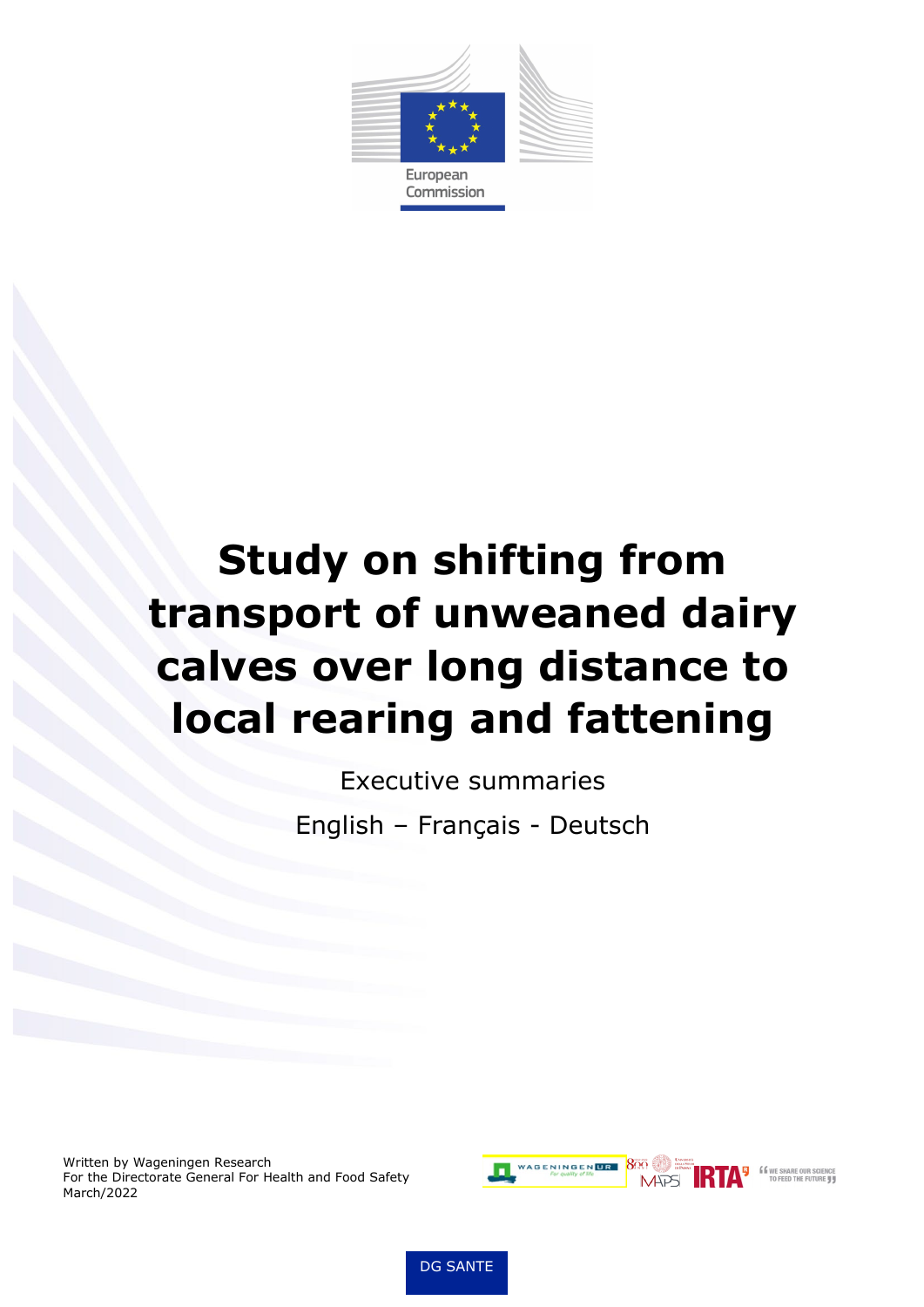## **CONTACT INFORMATION**

EUROPEAN COMMISSION Directorate General For Health and Food Safety Unit G5 Animal welfare, Antimicrobial resistance

Contact: Sandra Sanmartin E-mail: [Sandra.Sanmartin@ec.europa.eu](mailto:Sandra.Sanmartin@ec.europa.eu)

European Commission B-1049 Brussel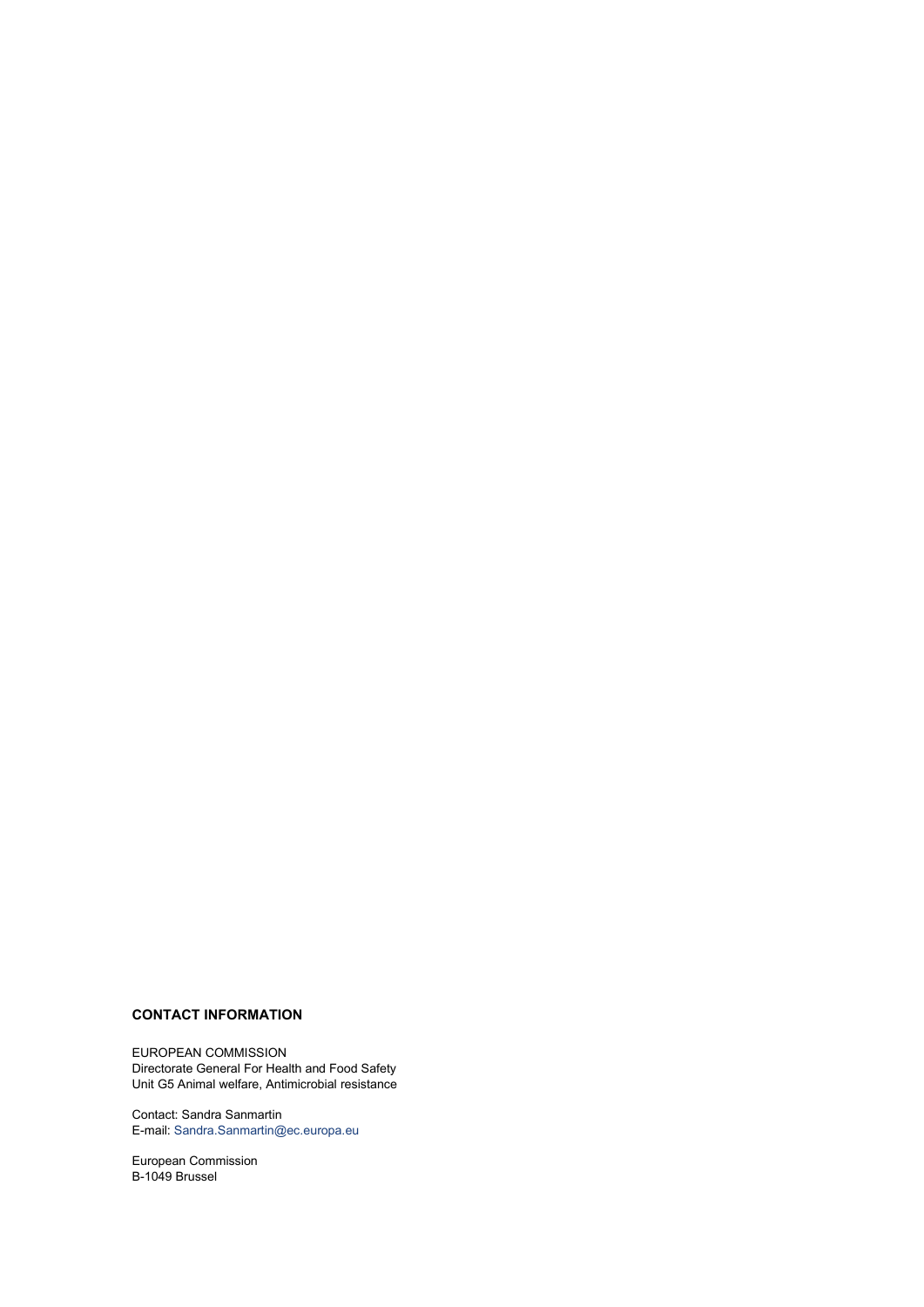**This study has been coordinated by Ron Bergevoet and Francesca Marcato. Major contributions came from Kees van Reenen, Coen van Wagenberg, Giulio Cozzi, Isabella Lora, Dayane Texeiria, Maria Vilain Rörvang, Sonia Marti and Antonio Velarde.**

#### **LEGAL NOTICE**

This document has been prepared for the European Commission however it reflects the views only of the authors, and the European Commission is not liable for any consequence stemming from the reuse of this publication. More information on the European Union is available on the Internet [\(http://www.europa.eu\).](http://www.europa.eu/)

PDF ISBN: 978-92-76-50119-0 doi: 10.2875/65330 EW-01-22-218-3A-N

Manuscript completed in March 2022

Luxembourg: Publications Office of the European Union, 2022

© European Union, 2022



The reuse policy of European Commission documents is implemented by the Commission Decision 2011/833/EU of 12 December 2011 on the reuse of Commission documents (OJ L 330, 14.12.2011, p. 39). Except otherwise noted, the reuse of this document is authorised under a Creative Commons Attribution 4.0 International (CC-BY 4.0) licence [\(https://creativecommons.org/licenses/by/4.0/\).](file://net1.cec.eu.int/COMM/A/A1/Visual%20Communication/01_Visual%20Identity/04%20CORPORATE%20TEMPLATES/Word%20template/Rapport_template%20Word/(https:/creativecommons.org/licenses/by/4.0/)) This means that reuse is allowed provided appropriate credit is given and any changes are indicated.

For any use or reproduction of elements that are not owned by the European Union, permission may need to be sought directly from the respective rightsholders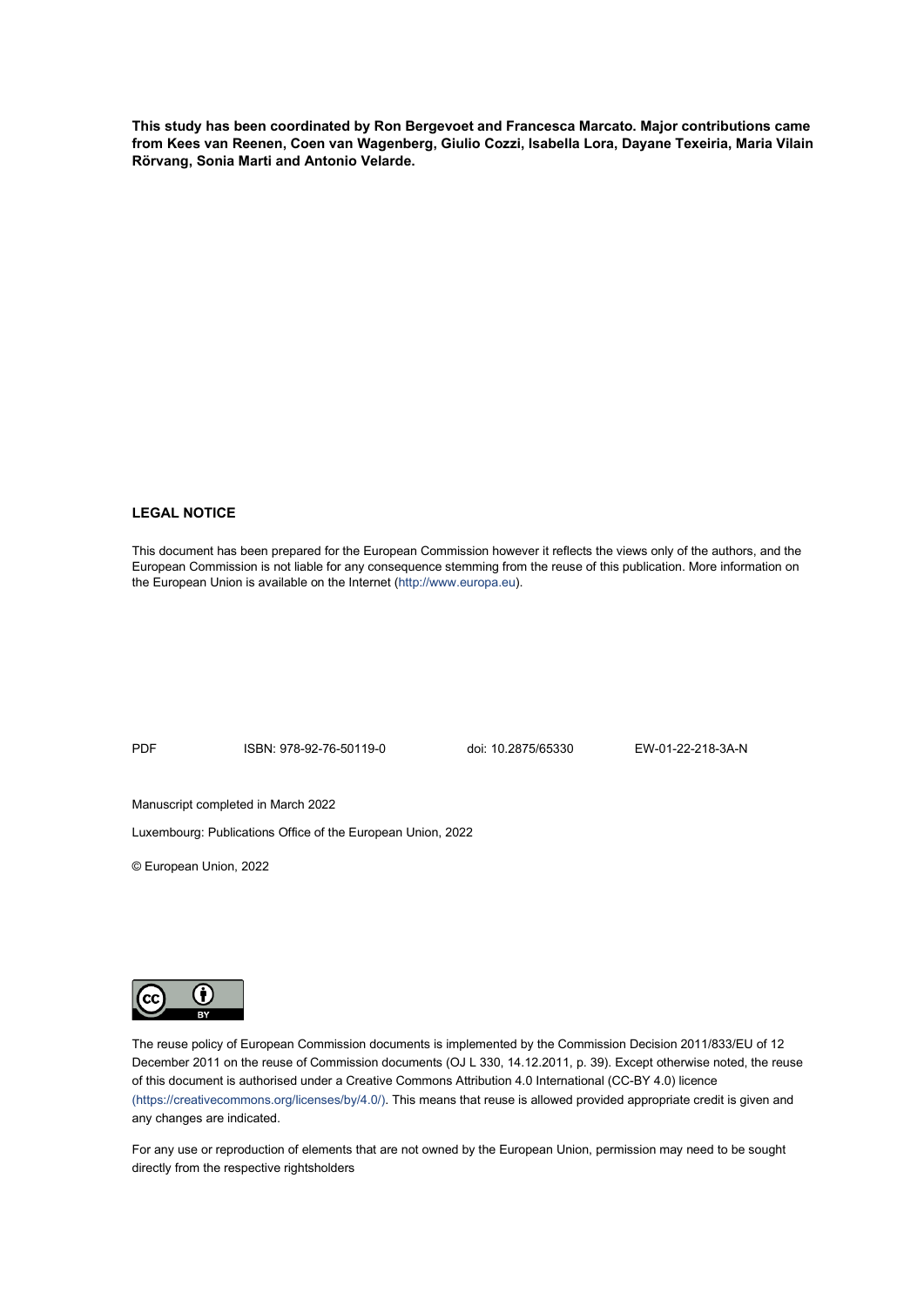# **ABSTRACT**

Welfare of unweaned calves during long-distance transport has gained substantial attention from animal welfare organisations as well as in politics and national and EU policy making. The objective of this study was to establish a comprehensive state of play on the transport of unweaned non-replacement dairy calves on long journeys in the EU, which would help to assess the shortcomings of the current system. The study also aimed at identifying current practices at both EU and national level, including those aiming at replacing, reducing or refining transport of unweaned non-replacement dairy calves.

Alternative strategies to reduce or replace the long-journey transport of unweaned non-replacement dairy calves are currently only marginally implemented and need further development before being implemented on a large scale. Best practices to refine (improve) the current transport of unweaned non-replacement dairy calves on long-journey transport are available and can be implemented. A successful EU wide strategy to reduce long-distance transport of unweaned non-replacement dairy calves should consist of a tailor-made strategy applied by MS that includes a blend of the described alternatives.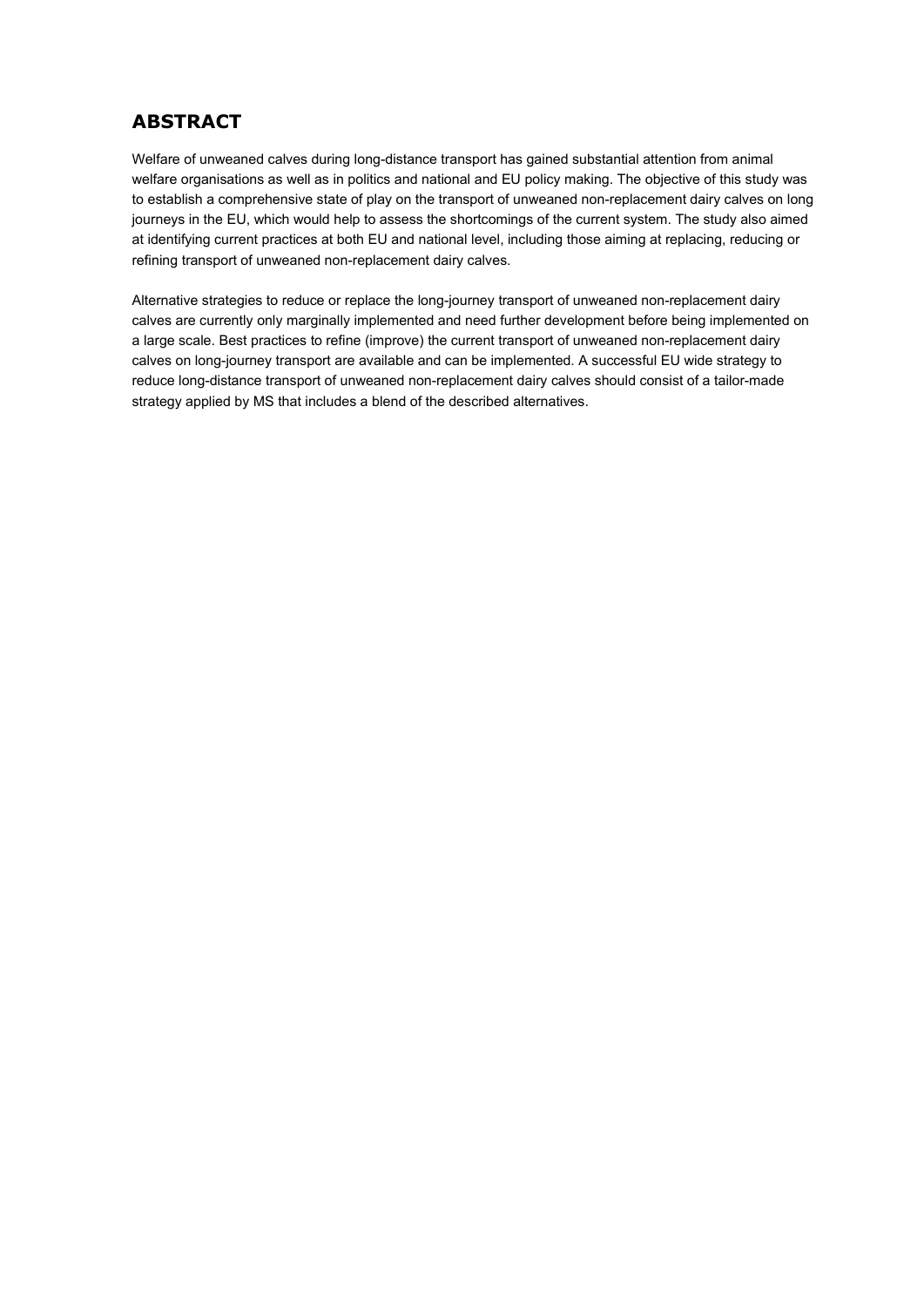# **Executive summary**

## **1. INTRODUCTION**

Animal welfare is a key component of sustainability in our food chain, and an integral part of the Farm to Fork Strategy. It is within this context that the Commission committed to revising animal welfare legislation, with the aim of ensuring a higher level of animal welfare in the European Union (EU), broadening the scope of EU animal welfare legislation, aligning it with the latest scientific evidence and current political priorities, as well as citizen's expectations, and making it easier to enforce.

Unweaned calves belong to the group of vulnerable animals that are especially exposed to animal welfare and animal health risks during transport activities. Avoiding transport of these animals as much as possible, and with special attention to their circumstances during transport when transport is unavoidable, is therefore an important issue for the Commission, the European Parliament, the livestock sector, NGOs and the general public.

Welfare of unweaned calves during long-journey transport has gained substantial attention from animal welfare organisations as well as in politics and national and EU policy making. Journeys beyond eight hours ("long journeys") represent a higher risk to the welfare of animals than shorter journeys.

There was a twofold reason for the study underlying this report: 1) a request from the European Parliament based on the 2020 *Inception impact assessment*[1](#page-4-0), and 2) the coming Commission's revision of the Regulation (EC) No 1/2005, and both call for exploring alternatives for the long-journey transport of unweaned calves.

The general objective of the study can be split in two:

- Establish a comprehensive state of play on the transport of unweaned dairy calves on long journeys in the EU, which would help to assess the shortcomings of the current system.
- Identify current practices at both EU and national level, including those aimed at replacing, reducing or refining the transport of unweaned dairy calves. Gather data, analyse the costs and benefits of these practices and, based on the collected evidence, identify possible best practices.

# **METHODOLOGY**

The method underpinning this report is a combination of interviews and background research. The main sources of information were the EUROSTAT and TRACES databases, semi-structured interviews, scientific and grey literature, and an e-survey. EUROSTAT and TRACES data were used to estimate the number of unweaned dairy calves moved between EU member states (MS) on long journeys. Welfare and other issues were retrieved form TRACES and stakeholder consultations in the three MS that receive the majority of unweaned non-replacement calves: the Netherlands, Italy and Spain. Additional interviews were conducted with stakeholders in Ireland and Sweden. The e-survey was sent to competent authorities, EU level branch organisations, and key private stakeholders in different MS to check the estimated number of unweaned nonreplacement calves, to identify current alternative practices to long-journey transports, and to receive feedback from CA related to the transport of unweaned calves on long journeys.

Information on alternative practices was collected in stakeholder consultations and the e-survey and examined against the backdrop of a literature review. This analysis led to a series of findings and conclusions regarding current practices of long-journey transport of unweaned non-replacement dairy calves and alternatives to reduce, replace and refine the transport of these calves.

<span id="page-4-0"></span><sup>1</sup> [https://ec.europa.eu/info/law/better-regulation/have-your-say/initiatives/12950-Animal-welfare-revision-of-](https://ec.europa.eu/info/law/better-regulation/have-your-say/initiatives/12950-Animal-welfare-revision-of-EU-legislation_en)[EU-legislation\\_en](https://ec.europa.eu/info/law/better-regulation/have-your-say/initiatives/12950-Animal-welfare-revision-of-EU-legislation_en)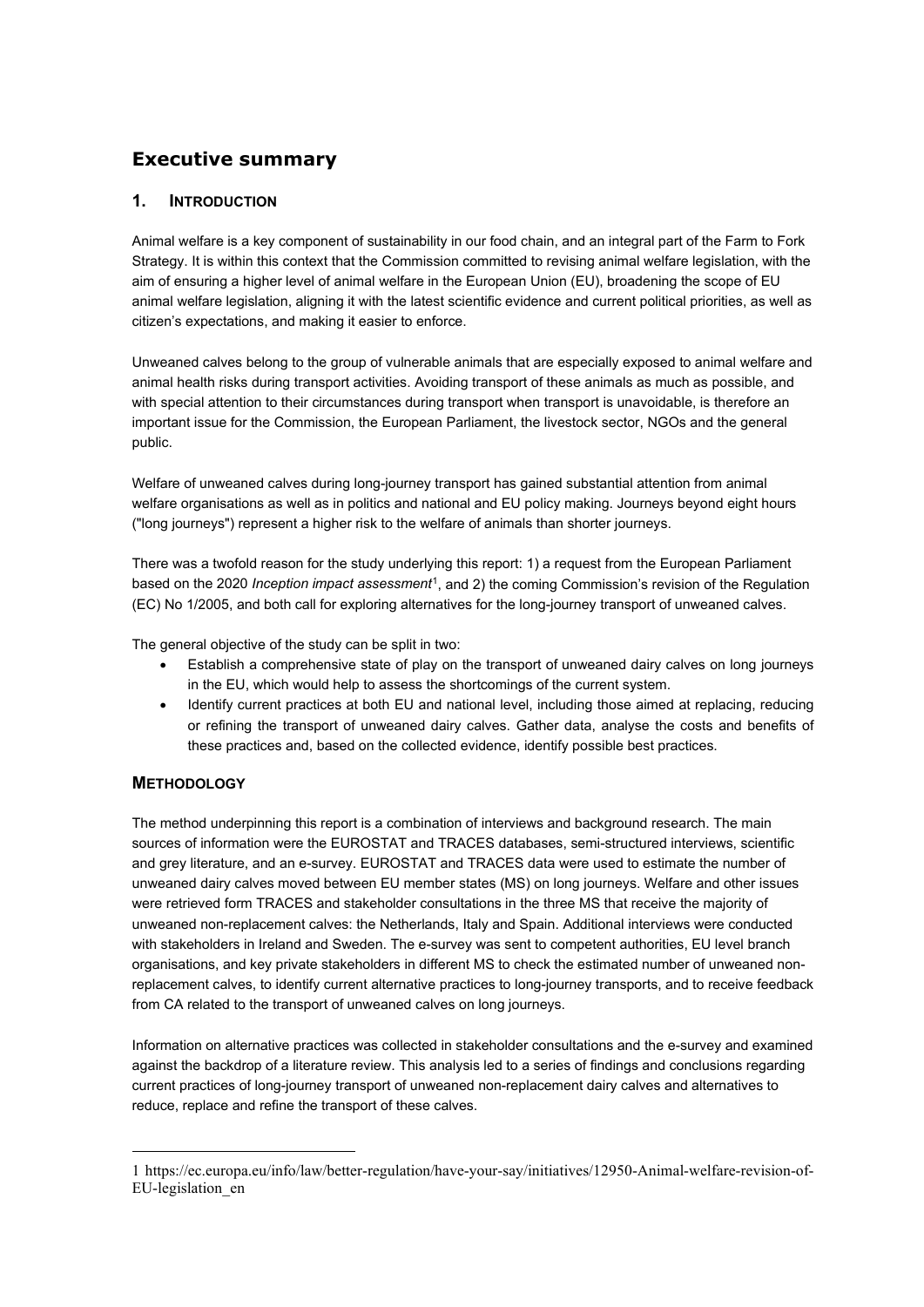Improving animal welfare encompasses many dimensions including economic, social, health, environmental and financial issues. Therefore, the scope of our exploration is bounded and guided by the objectives previously defined. The limitations of this report stem from the limited number of consultations that were possible to conduct within the study period and the limited amount of publicly available information regarding the implementation of alternative practices. Discussions on the effectiveness of alternatives are kept to a general level.

## **2. MAIN FINDINGS**

**The transport of unweaned non-replacement dairy calves on long journeys:**

- In the period 2015 to 2020, annually around **1.4 million unweaned calves**, of the approximately 20 million of non-replacement dairy calves born annually in the EU, **were moved across MS borders**. 42% (**580 000 animals**) of these animals were **on long journeys** (> 8 hours).
- The most important **MS of destination for long journeys** were Spain (292 000 animals/year), Netherlands (134 000), Italy (56 000) and Belgium (45 000), accounting for over 93% of animals (Figure 1, left). The most important **MS of origin for long journeys** were France (115 000 animals/year), Ireland (114 000 animals/year) and Germany (75 000 animals/year) (Figure 1, right). While less significant in absolute numbers, a substantial proportion of the unweaned calves born in Estonia were moved on long-journey transport (34 400 animals/year or 42.1% of those born), Czech Republic (60 000 animals/year, or 25.1%) and Latvia (3 200 animals/year, or 26.4%).



*Figure 1: Average number of unweaned calves on consignments of between 8 and 19 hours and of more than 19 hours entering (left) and leaving (right) the Member States of the EU from 2015 to 2020.* 

• Most of the unweaned non-replacement dairy calves are **moved to beef or veal calf production systems**. Beef from bulls and bullocks is produced across the EU, whereas calves produced for veal production are only produced in a limited number of MS (the Netherlands, Italy, Belgium and France).

## **Characteristics of the production systems in main MS of destination for unweaned non-replacement dairy calves on long journeys:**

• The **Netherlands** is the largest veal producer in the EU. The Dutch veal sector is highly integrated. A large proportion of unweaned calves are sourced from other – mostly neighbouring – MS and Ireland. The number of long-journey transport trips to the Netherlands has decreased substantially in the last decade, and the largest integrator plans to abolish this practice in the near future.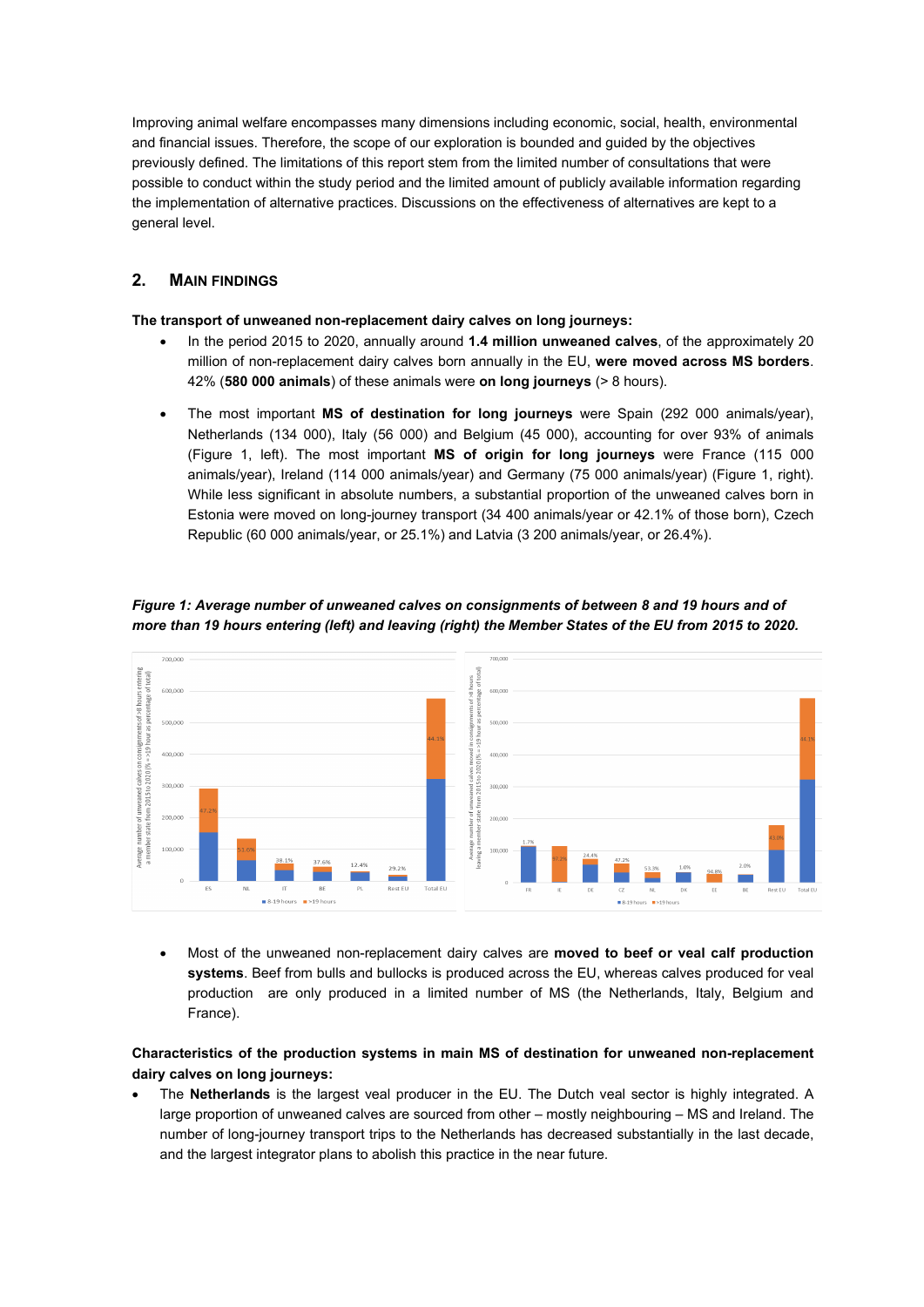- The structure of the **Italian** veal calf industry is similar to that in the Netherlands. However, the dependency on unweaned calves from other MS is limited to a small number of calves and during spring due to the lack of availability of domestic calves. Most foreign unweaned calves originate from Lithuania, the Czech Republic, Ireland, the Netherlands, Germany, Austria and France.
- In **Spain**, the beef production units that depend on the unweaned calves of other MS are located in Catalonia (27.4% of the beef cattle) and Aragon (18.3%). Although most calves in the Spanish beef industry are of domestic origin, an increasing number of unweaned calves originate from other MS (France, Ireland and Denmark) and involve long-journey transport.
- **Revision of Regulation (EC) No 1/2005 on the protection of animals during transport** is ongoing. Available information shows that the current Regulation (EC) No 1/2005 contains weaknesses in the design, implementation, compliance and enforcement. The lack of clarity on certain provisions results in divergent transposition and implementation across the EU MS. This creates an uneven playing field for EU business operators and poses additional challenges to the proper and uniform enforcement by the Competent Authorities. Several MS adopted additional rules to implement Regulation (EC) No 1/2005 in their national legislation. For example, Germany has put in place two new legal provisions that in future will require a minimum stay of unweaned calves on dairy farms of 28 days and a maximum national transport duration of eight hours, starting 1 January 2023, and Sweden prohibits long journey transport on young unweaned animals.
- **The mortality rate of calves** during and after long journeys for calves transported to the Netherlands was approximately 1.5% in the first 56 days after arrival.<sup>[2](#page-6-0)</sup> This rate is similar to the mortality rate of domestic calves and of unweaned calves that arrived after short-journey transports. Similar mortality rates for calves during and after long journeys were reported from Italy and Spain. The most likely reason for this is that calves transported on long journeys were heavier and older than domestic calves at the moment of arrival.
- From 2015 to 2020, 0.1-0.2 % of the consignments of cattle for production in TRACES had instances of animal **welfare non-compliance**, and 0.3-1.0% had instances of **animal health non-compliance**. Welfare non-compliance concerned exceeding travelling times (20% of consignments with welfare noncompliance), supplementary measures for journeys of long duration (16%), data registration in the logbook (15%), and watering and feeding (14%). Animal health non-compliance concerned document mismatch (33% of consignments with instances of health non-compliance), other examples of noncompliance (33%), absence of additional guarantee (16%), and invalid destination address (16%).

## **Economic performance of the value chains and the individual actors involved in the transport of unweaned non-replacement dairy calves on long journeys:**

- In 2020, France was the largest beef producer in the EU, followed by Germany and Italy. Germany had the largest production of **beef** from bulls and bullocks, followed by France, Poland, Italy, and Ireland. The Netherlands had the largest production of **veal** meat, followed by France and Italy. Spain had the highest production of **beef from young cattle**, followed by the Netherlands and Denmark.
- The EU 27 MS and the UK together had 22.6 million dairy cows. The MS with the most dairy cows were Germany (4.0 million dairy cows), France (3.5 million dairy cows), Poland (2.2 million dairy cows), Italy (1.9 million dairy cows), the United Kingdom (1.9 million dairy cows), the Netherlands (1.6 million dairy cows), Ireland (1.4 million dairy cows), and Romania (1.1 million dairy cows). About 30% of the calves born from these dairy cows are used to replace dairy cows. For the remaining **70% of unweaned nonreplacement calves** – male and female – dairy farmers have to find an **alternative solution**, such as fattening them on their own farm or selling them for beef or veal production for fattening, which involves national and international transport.

<span id="page-6-0"></span><sup>2</sup> The postnatal mortality of calves (< 14 days of age) on the dairy farm before transport is 3.3 % .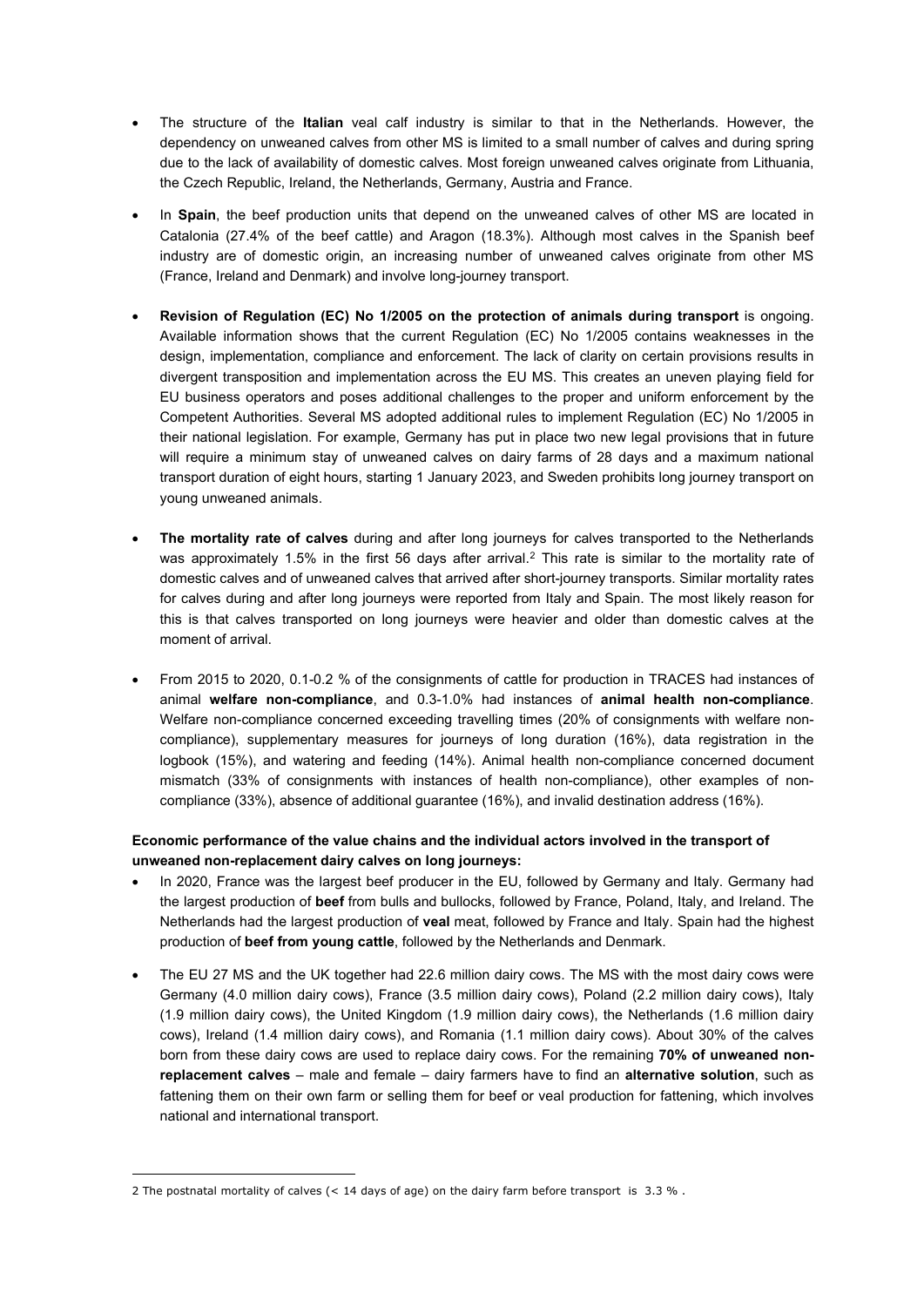- **Farm-gate prices** of unweaned calves of crossbred beef types are more than twice those of dairy types. Veal meat prices differ between Member States, depending on the market outlet, and fluctuate throughout the year. The price of beef from young bulls differs between MS and showed a gradual decline of 10% from 2018 to 2020.
- **Economic actors** in the veal and beef chain in the EU include dairy farmers, cattle traders, (inter)national transporters, assembly centres, beef and veal calf farms, feed producers, slaughterhouses, (inter)national meat traders and retailers and restaurants. These value chains are often highly integrated, and combine a large part of the value chain and are active in multiple MS.
- Production of systems that use substantial amounts of unweaned non-replacement dairy calves create substantial **economic value**. In the Netherlands, the total production value of the veal calf sector was € 6.2 billion. In Italy, the total economic value of the 700 000 veal calves that are annually produced is approximately €600 million. Spain is slaughtering more than 2.5 million animals per year and producing more than 650,000 tonnes with an annual production value of €3 billion, of which a substantial amount originates from the Catalunya and Aragon regions. In Spain, the annual economic value of the trade to other MS and third countries is around €1.1 billion: 45% of this value is fresh meat and 35% is live animals.
- **Transporting** unweaned non-replacement calves from dairy farms to their final destination includes collecting, sorting, transporting, sorting (again), transporting and placing at the beef or veal calf farm. After fattening, animals are transported to a slaughterhouse. In the transport from the farm of birth to the fattening farm, a number of livestock traders and representatives of integrators are involved. The process might take multiple days and multiple changes of ownership before the animals reach the veal calf farm or fattening farm. In most MS, only a limited number of transporters are involved in long-journey transport. Unweaned calves that are transported to other MS have a minimum age of 14 days. The calves are collected in assembly centres where they can remain for up to six days before being put onto transport. Assembly centre hopping can occur in transport times exceeding 24 hours.

#### **Alternative strategies for transport of unweaned non-replacement dairy calves on long journeys**

- These strategies can be grouped into 3 basic strategies based on the "3Rs" principle:
	- o "Replace" means any alternative whereby transport of unweaned calves over long journeys (> 8 hours) is not practiced.
	- $\circ$  "Reduce" means any alternative whereby the number of long journeys with unweaned calves (> 8 hours) is reduced.
	- $\circ$  "Refine" means any alternative whereby the impacts of long journey conditions on unweaned calves (> 8 hours) are mitigated.
- Alternative strategies for transport of unweaned dairy calves over long journeys based on **replace and reduce** are currently **used to a limited extent**. **Multiple strategies are currently used to refine** the long-journey transport of unweaned calves.
- Strategies to **replace** long-journey transport of unweaned calves consist of strategies that avoid unweaned non-replacement calves being born (breeding strategies to increase milk production with less pregnancies), strategies to fatten the animals on the farm of birth or of strategies to improve the beef production characteristics of unweaned non-replacement calves (use of sexed semen combined with the use of semen of beef animals).
- Strategies to **reduce** long-journey transport of unweaned calves consist of strategies to ban long-journey transports and fattening in beef farms in the close vicinity of the dairy farms. This ban can be mandatory, as for example in Sweden, or voluntary, as in the Netherlands.
- Strategies to **refine** long-journey transport of unweaned calves consist of strategies that improve the conditions of unweaned calves prior to transport, during and after transport. Aspects of importance prior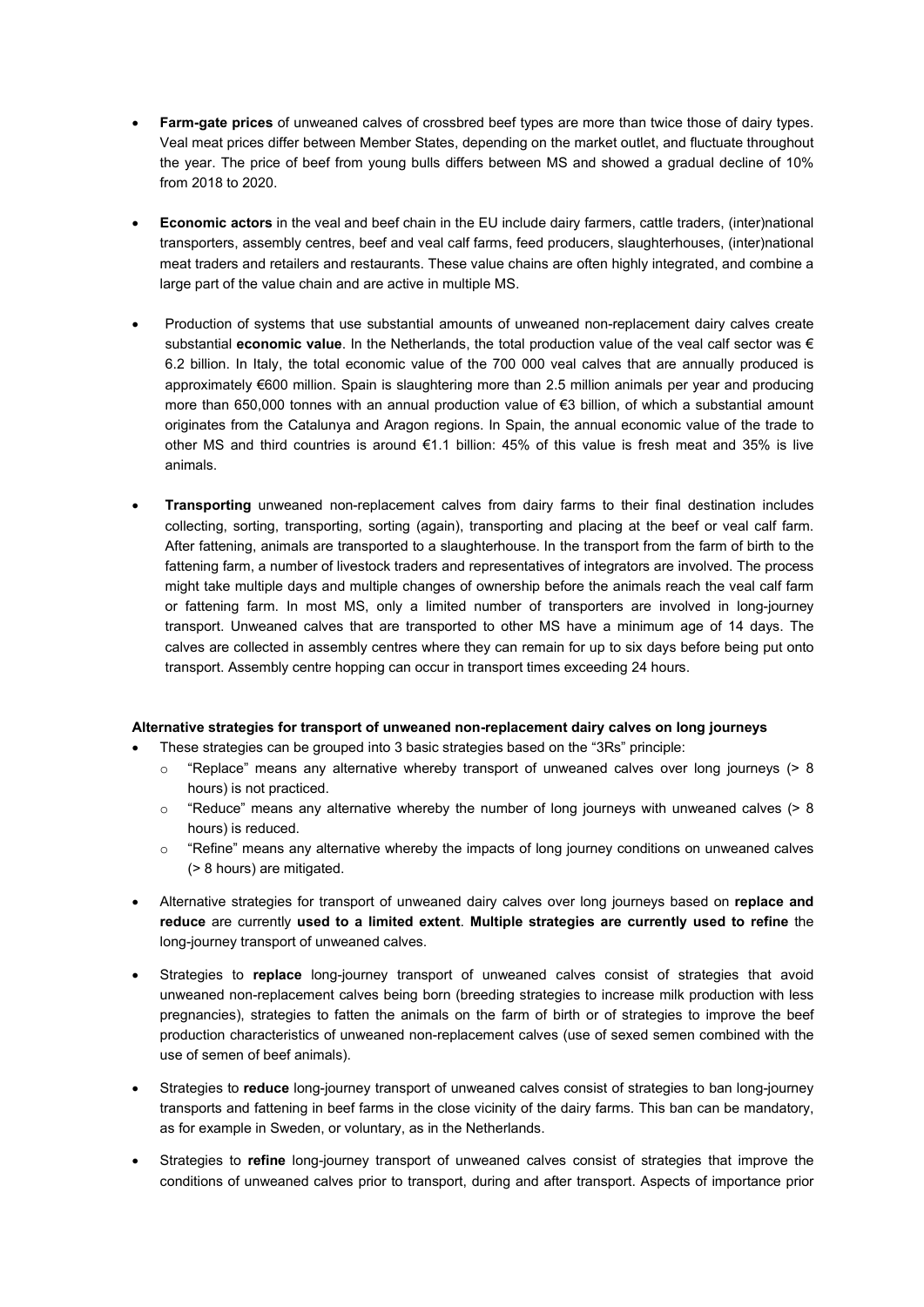to transport are appropriate genetics and good management practices, optimal feeding strategy, optimal type of vehicle, ease of handling before, during and after transport and increasing the minimum age at which calves are allowed to be transported (for example 28 days in Germany, as of 1 January 2023). Measures that can be taken to improve transport conditions consist of creating optimal climatic conditions, avoidance of extra loading and correct unloading procedures, mitigation of driving events (acceleration, breaking and cornering), provision of deep bedding material, water provision during transport, optimal stocking density during transport, and reducing commingling of calves during transport.

The analysis shows that amongst the identified individual strategies to replace, reduce or refine longjourney transports of unweaned calves, there is no one silver bullet. **All identified strategies** have **advantages**, but in order to be successful a number of side conditions have to be fulfilled. The extent to which an alternative strategy can be successfully applied in a MS largely depends on the conditions and constrains in that MS. This means that per MS, a tailor-made strategy that includes a blend of the described alternatives should be applied. If long-journey transport cannot be replaced or reduced for a specific MS, refinement should be implemented to minimise impaired animal welfare issues. For this, different refinement strategies are available. If a MS cannot implement any alternative strategy to replace, reduce or refine the long-journey transport of unweaned calves, then the restructuring of the dairy industry might be the only option to avoid welfare issues of unweaned calves due to long journeys.

## 3. **OVERALL CONCLUSION**

- Most of the approximately **20 million unweaned non-replacement dairy calves born annually in the EU** enter into beef or veal beef production systems in the MS in which they were born.
- From 2015 to 2020, annually around **1.4 million unweaned calves were moved across MS borders**. 42% (**580 000 animals**) of these animals **were moved on long journeys with a duration of eight hours or more**.
- The most important **MS of origin for long-duration journeys** were France (115 000 animals/year), Ireland (114 000 animals/year) and Germany (75 000 animals/year). While less significant in absolute numbers, in Estonia, Czech Republic and Latvia a substantial proportion of unweaned calves born were transported to other MS on long journeys (Estonia: 27 200 animals/year, 37.1% of the unweaned calves born; Czech Republic: 60 900 animals/year, 19.7%; Latvia: 18 800 animals/year, 14.9%).
- Major **destinations of long-duration journeys** of unweaned calves were Spain (292 000 animals/year), the Netherlands (134 000), Italy (56 000) and Belgium (45 000), accounting for over 93% of animals moved on long-journey transports.
- **Production practices** that depend on large number of unweaned non-replacement calves from other MS consists of highly integrated veal or young beef production. In the Netherlands a large proportion of unweaned calves are sourced from other – mostly neighbouring – MS. However, the importance of longjourney transport in the Netherlands has decreased substantially over the last decade, and plans exist to abolish this practice in the near future. The dependency on unweaned calves from other MS of the Italian veal calf industry is limited to a small but significant number of calves from Lithuania that are needed at a specific time period (spring) due to the lack of availability of domestic calves. In Spain, the increasing beef production in the regions Catalunya and Aragon depends to a substantial extent on the number of unweaned calves that originate from other MS.
- The **mortality rate** of unweaned calves during and after long journeys in the Netherlands was approx. 1.5% in the first 56 days after arrival. The mortality rate did not differ from that of domestic calves or calves arriving after short-journey journeys.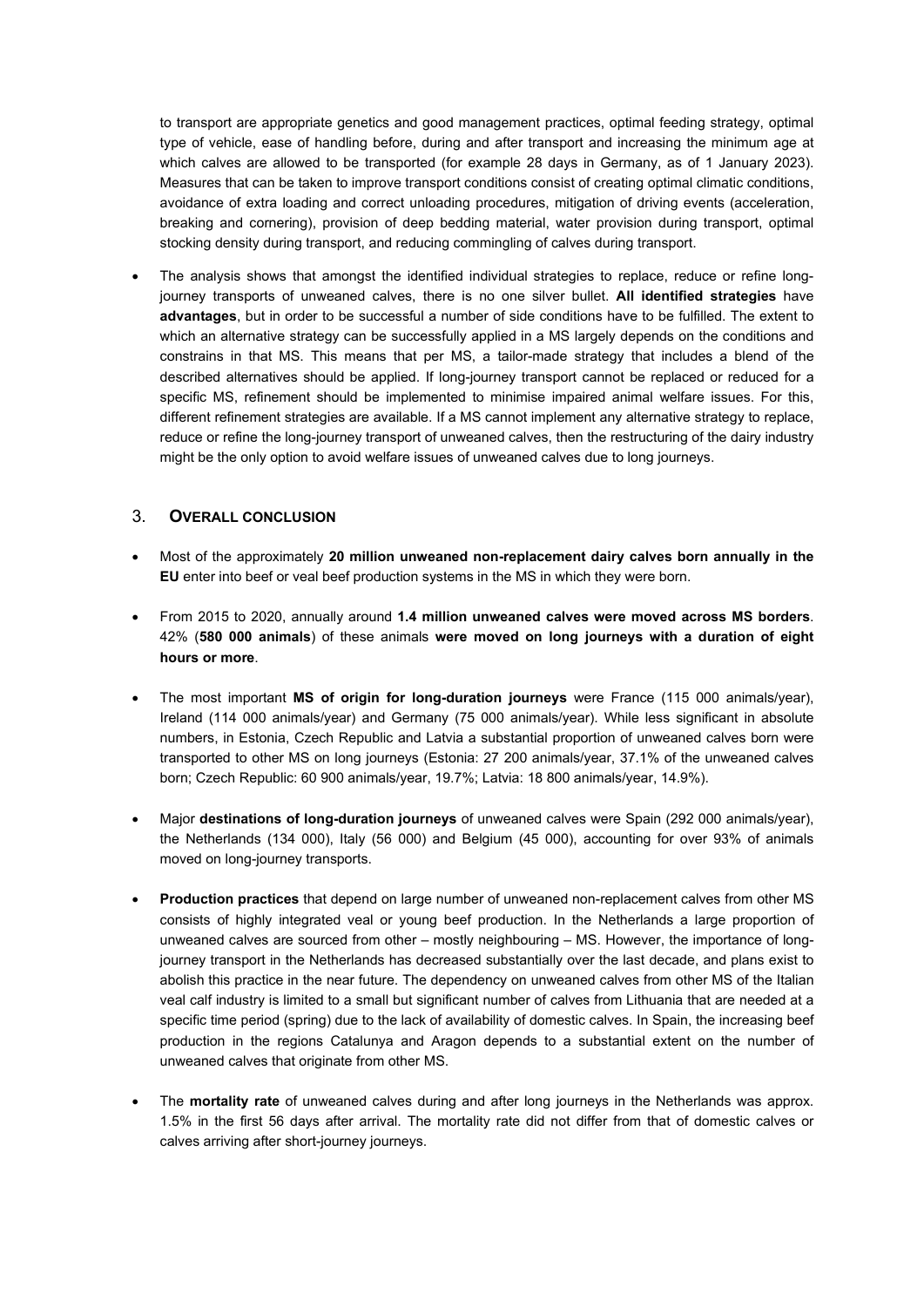- From 2015 to 2020, 0.1-0.2 % of the consignments of cattle for production in TRACES had instances of **animal welfare non-compliance**, and 0.3-1.0% had instances of **animal health non-compliance**.
- Alternative strategies to **reduce or replace** the long-journey transport of unweaned calves are currently only marginally implemented and need further development before large scale implementation.
- Multiple strategies to **refine** the long-journey transport of unweaned calves are available and can be implemented on a large scale. **Implementation** of these best practices can **substantially improve the welfare of unweaned calves during transport**.
- **Increasing the minimum age for transport** is a measure of refinement that is about to be implemented in Germany.
- A voluntary or compulsory **ban on long-journey transport** is practiced in MS such as Sweden. However, other MS could face a number of challenges if they want to implement this strategy since the implementation will affect veal and beef production in both the MS of origin and in the MS of destination, increase the number of unweaned calves that are transported by short-journey transport, and increase the risk of assembly centre hopping. A number of MS from which a large amount of unweaned calves are currently transported by long-journey transport will face serious challenges because short term feasible alternatives are lacking.
- A successful EU wide strategy to reduce long-journey transport of unweaned calves should consist of a **tailor-made strategy for each MS** that includes a blend of the described and new alternatives.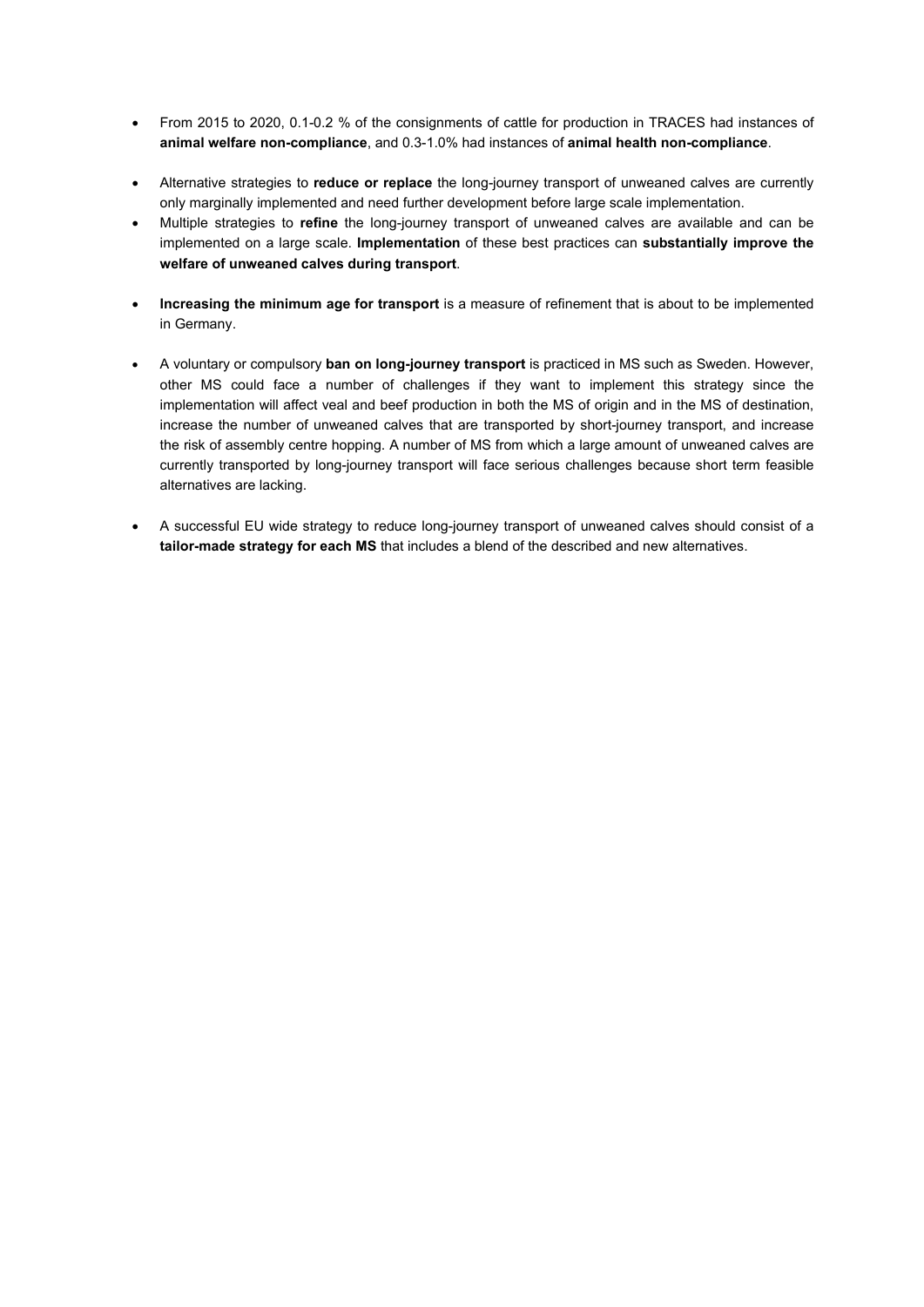# **RÉSUMÉ**

Le bien-être des veaux non sevrés pendant les transports longues distances suscite une attention importante au sein des organisations de protection des animaux et des politiques nationales et européennes.

L'objectif de cette étude était d'établir un état des lieux du transport des veaux non sevrés sur de longs trajets, afin d'évaluer les lacunes du système actuel. L'étude visait également à identifier les pratiques actuelles, tant au niveau de l'UE qu'au niveau national, y compris celles visant à remplacer, réduire ou améliorer le transport des veaux non sevrés.

Les stratégies visant à réduire ou à remplacer le transport de longue durée des veaux non sevrés ne sont actuellement appliquées que de manière marginale et doivent être développées avant d'être mises en œuvre à grande échelle et doivent être développées avant d'être appliquées à grande échelle. Il existe de bonnes pratiques permettant de redéfinir (d'améliorer) le transport longue distance, et elles peuvent être mises en œuvre.

A l'échelle de l'UE, une stratégie efficace pour réduire le transport longue distance devrait consister en une approche adaptée aux besoins de chaque État membre, combinant les différentes solutions décrites dans le rapport..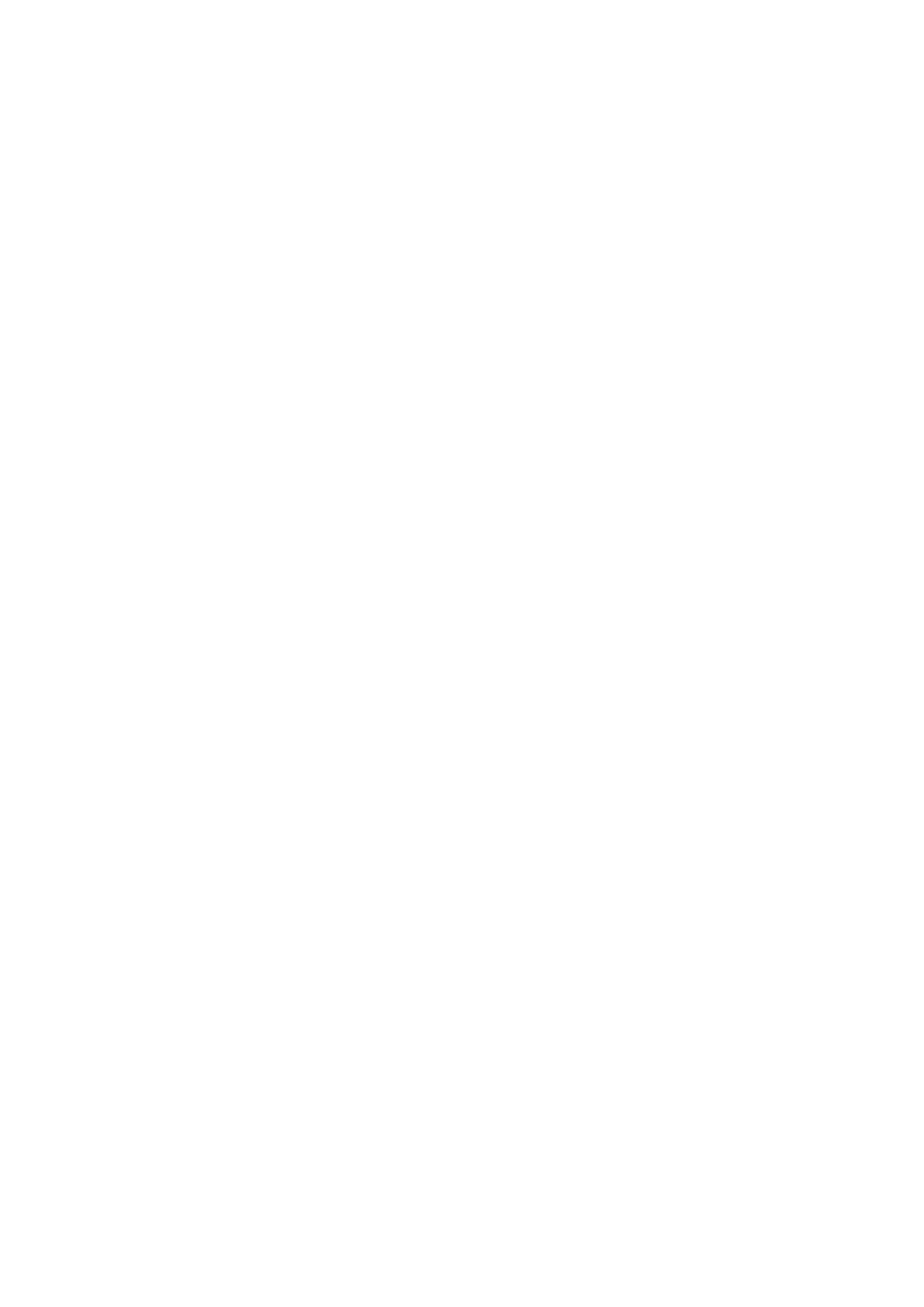# **RÉSUMÉ ANALYTIQUE**

# **1 INTRODUCTION**

Le bien-être animal est un élément clé de la durabilité de notre chaîne alimentaire et fait partie intégrante de la stratégie "de la ferme à la table". La Commission européenne s'est engagée à réviser la législation sur le bien-être animal. L'objectif de cette révision est de garantir un niveau plus élevé de bien-être animal dans l'Union européenne (UE), d'élargir le champ d'application de la législation communautaire sur le bien-être animal, de l'aligner sur les dernières données scientifiques et les priorités politiques actuelles ainsi que sur les attentes des citoyens, et de la rendre plus facile à mettre en œuvre.

Les veaux non sevrés appartiennent au groupe des animaux vulnérables et sont particulièrement exposés aux risques liés au bien-être et à la santé des animaux pendant le transport. Éviter autant que possible le transport de ces animaux et accorder une attention particulière à leur situation pendant le transport lorsque celui-ci est inévitable est donc une question importante pour la Commission européenne, le Parlement européen, le secteur de l'élevage, les ONG et le grand public.

Le bien-être des veaux non sevrés pendant les transports de longue durée a suscité une attention considérable de la part des organisations de protection des animaux, ainsi que dans le monde politique. Les voyages de plus de huit heures ("longs voyages") représentent un risque plus élevé pour le bien-être des animaux que les voyages courts.

L'étude qui sous-tend le présent rapport a été réalisée pour une double raison : 1) une demande du Parlement européen basée sur « l'analyse d'impact initial » réalisée en 2020, et 2) la révision prochaine du règlement (CE) n° 1/2005. Toutes deux appellent à explorer des alternatives pour le transport de veaux non sevrés sur de longs trajets.

L'étude a deux objectifs principaux :

- Établir un état des lieux complet du transport longue distance des veaux non sevrés afin d'évaluer les lacunes du système actuel.
- Identifier les pratiques actuelles, tant au niveau de l'UE qu'au niveau national, y compris celles visant à remplacer, réduire ou améliorer le transport des veaux laitiers non sevrés, recueillir des données et analyser les coûts et les avantages de ces pratiques et sur la base des données recueillies, identifier les meilleures pratiques possibles.

# **2 MÉTHODOLOGIE**

La méthode utilisée est une combinaison d'entretiens et de recherche documentaire. Les principales sources d'information ont été les bases de données EUROSTAT et TRACES, des entretiens semi-structurés, la littérature scientifique, et une enquête en ligne. Les données d'EUROSTAT et de TRACES ont été utilisées pour estimer le nombre de veaux laitiers non sevrés transportés entre les États membres de l'UE sur de longs trajets. Les données sur le bien-être ont été extraites de TRACES et collectées lors de consultations des parties prenantes dans les trois États membres de destination de la majorité des veaux non sevrés, à savoir les Pays-Bas, l'Italie et l'Espagne. Des entretiens ont également été menés avec des parties prenantes d'Irlande et de Suède. L'enquête en ligne a été adressé aux autorités compétentes, aux organisations sectorielles au niveau de l'UE et aux principales parties prenantes privées dans différents États membres afin de vérifier le nombre estimé de veaux non sevrés, d'identifier les alternatives aux transports longue distance.

Les informations sur les pratiques alternatives ont été collectées lors des consultations des parties prenantes et de l'enquête électronique et examinées sur la base d'une analyse documentaire. Cette analyse a débouché sur une série de constatations et de conclusions concernant les pratiques actuelles de transport sur de longs trajets, ainsi que sur des alternatives pour réduire, remplacer et améliorer le transport.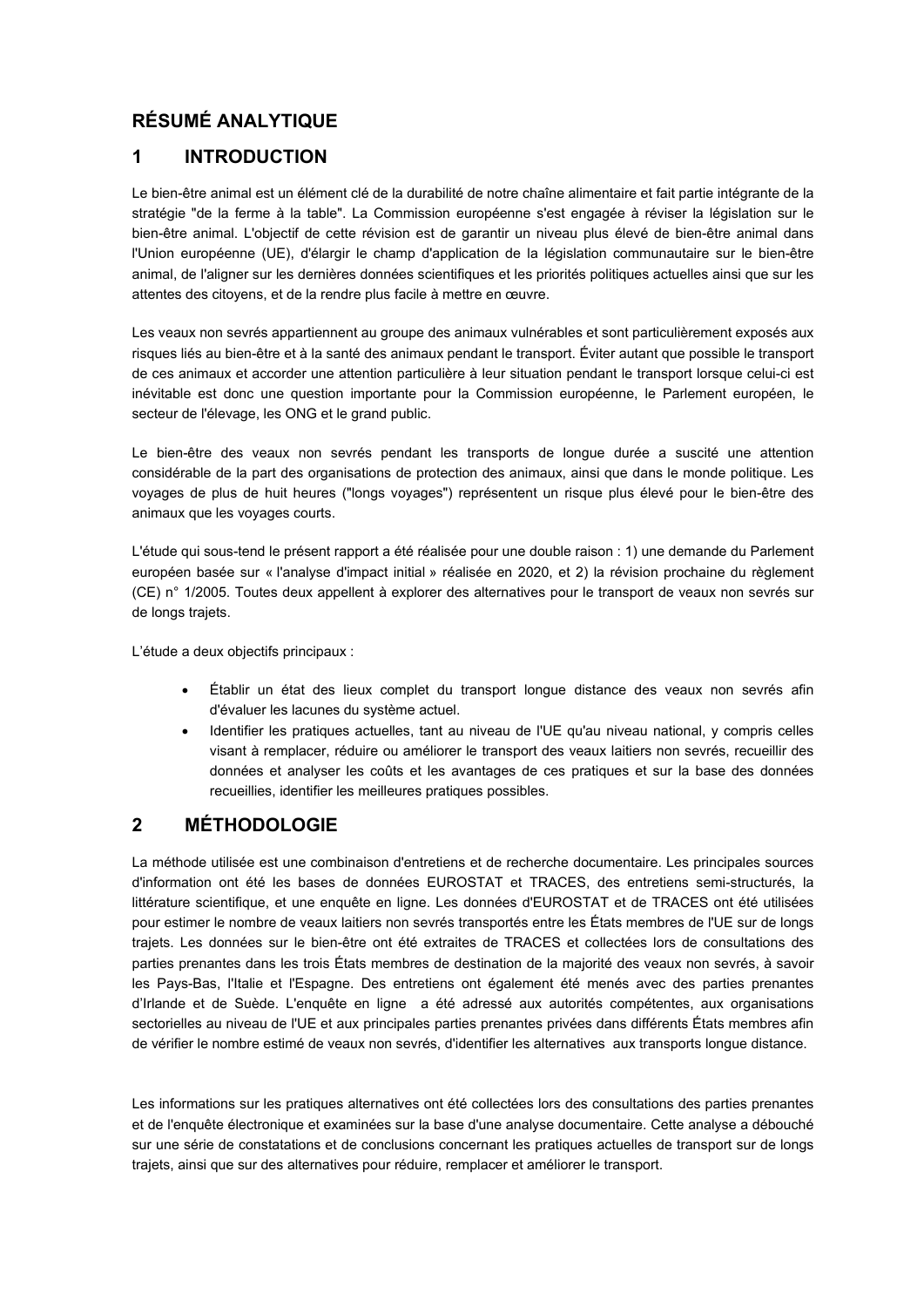L'amélioration du bien-être animal englobe de nombreuses dimensions, notamment des questions économiques, sociales, sanitaires, environnementales et financières. Par conséquent, la portée de notre exploration est limitée et guidée par les objectifs présentés dans la section précédente. Les limites de ce rapport découlent du nombre de consultations qu'il a été possible de mener au cours de la période d'étude et de la quantité limitée d'informations publiquement disponibles concernant la mise en œuvre de pratiques alternatives. Les discussions sur l'efficacité des alternatives sont cantonnées à un niveau général.

# **3 PRINCIPALES CONSTATATIONS**

**Le transport de veaux laitiers de non-remplacement non sevrés sur de longs trajets.** 

- Entre 2015 et 2020, chaque année, environ 1,4 million de veaux non sevrés, sur environ 20 millions nés chaque année dans l'UE, ont été transportés au-delà des frontières des États membres. 42% (580 000 animaux) ont effectué de longs voyages (> 8 heures).
- Les principaux pays de destination pour les longs voyages sont l'Espagne (292 000 animaux/an), les Pays-Bas (134 000), l'Italie (56 000) et la Belgique (45 000), représentant plus de 93 % du total (figure 1, à gauche). Les principaux États membres d'origine pour les longs voyages étaient la France (115 000 animaux/an), l'Irlande (114 000 animaux/an) et l'Allemagne (75 000 animaux/an) (figure 1, à droite). Bien que les nombres absolus sont limité, une proportion substantielle des veaux non sevrés nés a été transportée sur de longue distance en Estonie (34 400 animaux/an, soit 42,1% des naissances), en République tchèque (60 000 animaux/an, 25,1% des naissances) et en Lettonie (3 200 animaux/an, 26,4% des naissances).



*Figure 1 : Nombre moyen de veaux non sevrés dans les transports de 8 à 19 heures et de plus de 19 heures par pays de destination (à gauche) et de provenance (à droite) de 2015 à 2020.*

• La plupart des veaux non sevrés sont transportés vers des systèmes de production de viande bovine ou de veaux de boucherie. La viande bovine issue de taureaux et de bœufs est produite dans toute l'UE, tandis que les veaux de boucherie ne sont produits que dans un nombre limité de pays (Pays-Bas, Italie, Belgique et France).

## **Caractéristiques des systèmes de production dans les principaux EM de destination pour les veaux laitiers non sevrés de non-remplacement sur les longs trajets**

• Les Pays-Bas sont le plus grand producteur de viande de veau de l'UE. Le secteur néerlandais de la viande de veau est fortement intégré. Une grande partie des veaux non sevrés proviennent d'autres États membres, pour la plupart voisins, et d'Irlande. Le nombre de transports de longue durée vers les Pays-Bas a considérablement diminué au cours de la dernière décennie, et le plus grand intégrateur prévoit d'abolir cette pratique dans un avenir proche.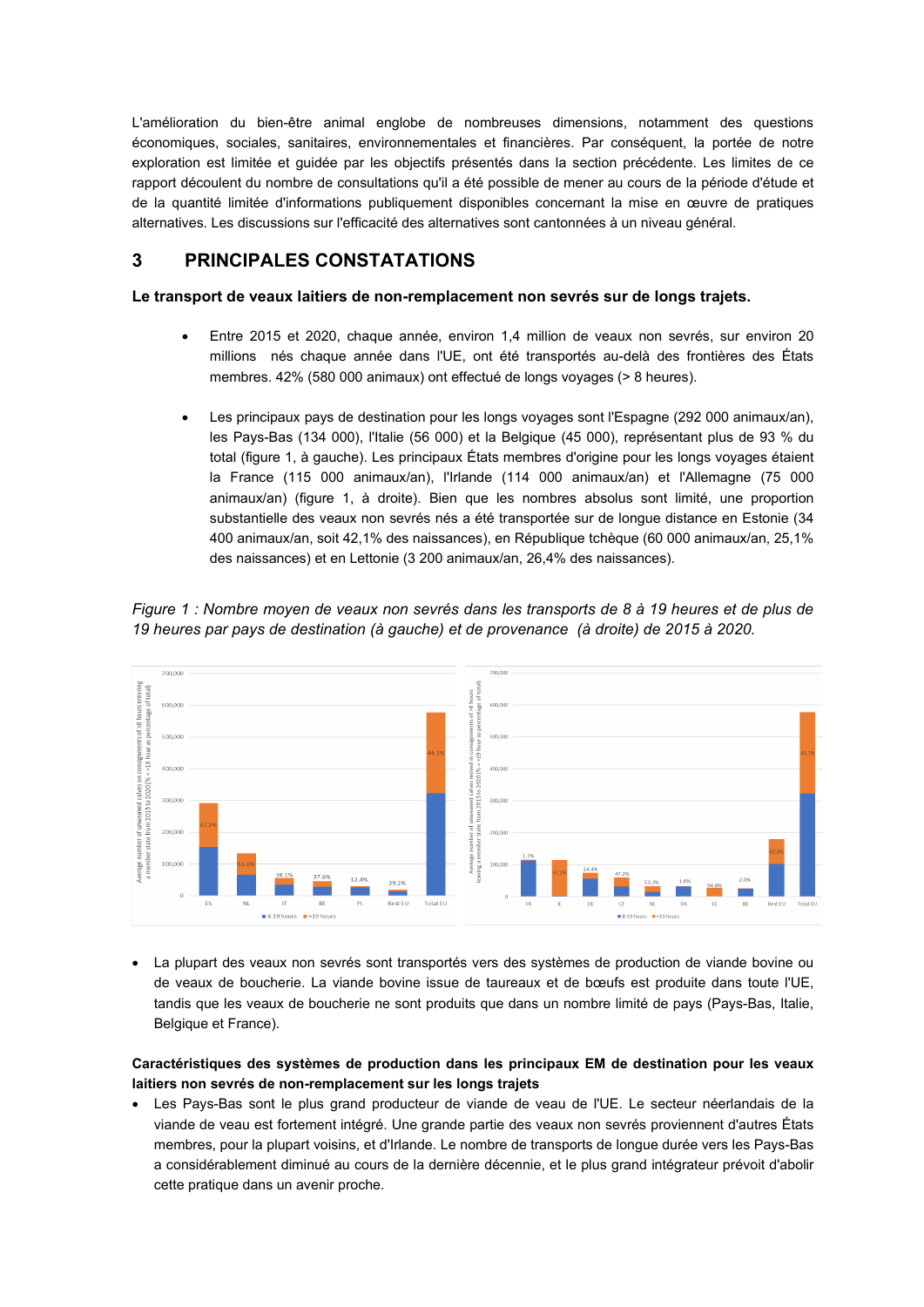- La structure de l'industrie italienne du veau de boucherie est similaire à celle des Pays-Bas. Toutefois, la dépendance à l'égard des veaux non sevrés provenant d'autres États membres est limitée à un petit nombre de veaux et au printemps, en raison du manque de disponibilité au niveau national. La plupart des veaux non sevrés importés proviennent de Lituanie, de la République tchèque, d'Irlande, des Pays-Bas, d'Allemagne, d'Autriche et de France.
- En Espagne, les unités de production de viande bovine qui dépendent des veaux non sevrés d'autres États membres sont situées en Catalogne (27,4 % du cheptel bovin) et en Aragon (18,3 %). Bien que la plupart des veaux de l'industrie bovine espagnole soient d'origine nationale, un nombre croissant de veaux non sevrés proviennent d'autres États membres (France, Irlande et Danemark), ce qui implique un transport de longue durée.
- **La révision du Règlement (CE) n°1/2005 relatif à la protection des animaux en cours de transport est en cours**. Les informations disponibles montrent que ce règlement présente des faiblesses au niveau de sa conception et de sa mise en œuvre,. Le manque de clarté de certaines dispositions entraîne une transposition et une mise en œuvre divergentes entre les États membres de l'UE. Cela crée des conditions de concurrence inégales pour les opérateurs économiques de l'UE et pose des problèmes pour une application correcte et uniforme par les autorités compétentes. Plusieurs États membres ont adopté des règles supplémentaires pour mettre en œuvre le règlement (CE) n° 1/2005 dans leur législation nationale. Par exemple, l'Allemagne a mis en place deux nouvelles dispositions légales qui, à l'avenir, exigeront un séjour minimal de 28 jours des veaux non sevrés dans les exploitations laitières et une durée maximale de transport national de huit heures, à compter du 1<sup>er</sup> janvier 2023, et la Suède interdit le transport sur de longs trajets de jeunes animaux non sevrés.
- Le taux de mortalité des veaux pendant et après les longs voyages pour les veaux transportés aux Pays-Bas était d'environ 1,5 % dans les 56 premiers jours après l'arrivée. Ce taux est similaire au taux de mortalité des veaux domestiques et des veaux non sevrés arrivés après un transport de courte durée. L'Italie et l'Espagne ont signalé des taux de mortalité similaires pour les veaux pendant et après de longs voyages. La raison la plus probable de ce phénomène est que les veaux transportés sur de longs trajets étaient plus lourds et plus âgés que les veaux domestiques au moment de leur arrivée.
- De 2015 à 2020, 0,1-0,2 % des lots de bovins destinés à la production répertoriés dans TRACES présentaient des cas de non-conformité en matière de bien-être animal, et 0,3-1,0 % des cas de nonconformité en matière de santé animale. Le non-respect du bien-être animal concernait le dépassement de la durée des voyages (20 % des lots non conformes), les mesures supplémentaires pour les voyages de longue durée (16 %), l'enregistrement des données dans le carnet de route (15 %), l'abreuvement et l'alimentation (14 %). La non-conformité en matière de santé animale concernait la non-concordance des documents (33 % des lots présentant des cas de non-conformité en matière de santé), d'autres exemples de non-conformité (33 %), l'absence de garantie supplémentaire (16 %) et une adresse de destination non valide (16 %).

#### **Performance économique des chaînes de valeur et des acteurs individuels impliqués dans le transport de veaux non sevrés sur de longs trajets.**

• En 2020, la France était le plus grand producteur de viande bovine de l'UE, suivie de l'Allemagne et de l'Italie. L'Allemagne avait la plus grande production de viande bovine provenant de taureaux et de bœufs, suivie de la France, de la Pologne, de l'Italie et de l'Irlande. Les Pays-Bas avaient la plus grande production de viande de veau, suivis de la France et de l'Italie. L'Espagne avait la plus forte production de viande bovine de jeunes bovins, suivie des Pays-Bas et du Danemark. Les 27 États membres de l'UE et le Royaume-Uni comptaient ensemble 22,6 millions de vaches laitières. Les EM ayant le plus de vaches laitières étaient l'Allemagne (4,0 millions de vaches laitières), la France (3,5 millions de vaches laitières), la Pologne (2,2 millions de vaches laitières), l'Italie (1,9 million de vaches laitières), le Royaume-Uni (1,9 million de vaches laitières), les Pays-Bas (1,6 million de vaches laitières), l'Irlande (1,4 million de vaches laitières) et la Roumanie (1,1 million de vaches laitières). Environ 30 % des veaux, nés de ces vaches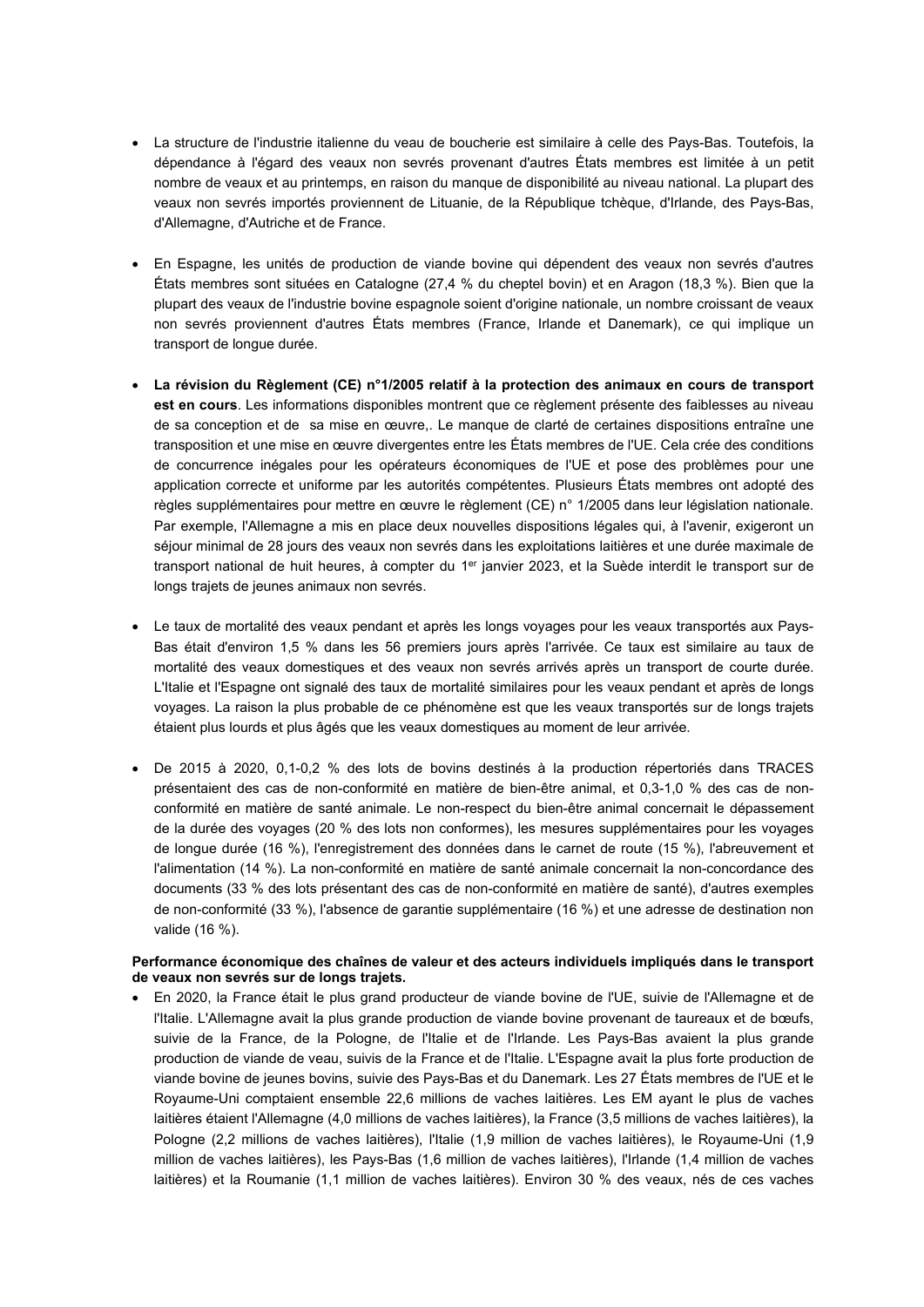laitières, sont utilisés pour remplacer les vaches laitières. Pour les 70% restants, qui sont des veaux non sevrés de non-remplacement - mâles et femelles -, les producteurs laitiers doivent trouver une solution alternative, comme les engraisser dans leur propre exploitation ou les vendre pour la production de viande bovine destinée à l'engraissement, ce qui implique des transports nationaux et internationaux plus ou moins longs.

- Les prix à la sortie de l'exploitation des veaux non sevrés de types bovins croisés sont plus de deux fois supérieurs à ceux des types laitiers. Les prix de la viande de veau diffèrent d'un État membre à l'autre, selon le débouché commercial, et fluctuent tout au long de l'année. Le prix de la viande bovine issue de jeunes taureaux diffère selon les États membres et affiche une baisse progressive de 10 % entre 2018 et 2020.
- Les acteurs économiques de la chaîne du veau et de la viande bovine dans l'UE comprennent les producteurs laitiers, les négociants en bétail, les transporteurs (inter)nationaux, les centres de rassemblement, les élevages de veaux de boucherie, les producteurs d'aliments pour animaux, les abattoirs, les négociants en viande (inter)nationaux et les détaillants et restaurants. Ces chaînes de valeur sont souvent très intégrées, et combinent une grande partie de la chaîne de valeur et sont actives dans plusieurs pays.
- Les systèmes de production qui utilisent des quantités importantes de veaux laitiers non sevrés et de nonremplacement crée une valeur économique substantielle. Aux Pays-Bas, la valeur totale de la production du secteur des veaux de boucherie était de 6,2 milliards d'euros. En Italie, la valeur économique totale des 700 000 veaux de boucherie produits annuellement est d'environ 600 millions d'euros. L'Espagne abat plus de 2,5 millions d'animaux par an et produit plus de 650 000 tonnes pour une valeur de production annuelle de 3 milliards d'euros, dont une part importante provient des régions de Catalogne et d'Aragon. En Espagne, la valeur économique annuelle du commerce avec les autres États membres et les pays tiers est d'environ 1,1 milliard d'euros : 45% de cette valeur est constituée de viande fraîche et 35% d'animaux vivants.
- Le transport des veaux non sevrés de non-remplacement des exploitations laitières vers leur destination finale comprend la collecte, le tri, le transport, le tri (à nouveau), le transport et le placement dans l'exploitation de veaux de boucherie ou de viande bovine. Après l'engraissement, les animaux sont transportés vers un abattoir. Le transport de la ferme de naissance à la ferme d'engraissement implique un certain nombre de négociants en bétail et de représentants des intégrateurs. Le processus peut durer plusieurs jours et donner lieu à de multiples changements de propriétaire avant que les animaux n'atteignent la ferme d'engraissement de bovins ou de veaux. Dans la plupart des États membres, seul un nombre limité de transporteurs est impliqué dans le transport longue distance. Les veaux non sevrés qui sont transportés vers d'autres pays ont un âge minimum de 14 jours. Les veaux sont rassemblés dans des centres de rassemblement où ils peuvent rester jusqu'à six jours avant d'être mis en transport. Le déplacement d'un centre de rassemblement à un autre peut entraîner des temps de transport supérieurs à 24 heures..

#### **Stratégies alternatives pour le transport des veaux laitiers non sevrés sur de longs trajets.**

- Les stratégies peuvent être divisées en 3 stratégies de base :
	- "Remplacer " désigne toute alternative qui ne pratique pas le transport de veaux non sevrés sur de longues distances (> 8 heures) quelle que soit la distance.
	- "Réduire" désigne toute alternative dans laquelle le nombre de transports de veaux non sevrés sur de longues distances (> 8 heures) est réduit.
	- "Améliorer" signifie toute alternative dans laquelle l'impact des longs transports de veaux non sevrés (> 8 heures) est atténué.
- Les stratégies alternatives pour le transport des veaux laitiers non sevrés sur de longues distances basées sur " Remplacer " et " Réduire " sont actuellement faiblement utilisées. Il existe plusieurs stratégies visant à améliorer le transport longue distance des veaux non sevrés. Les stratégies visant à remplacer le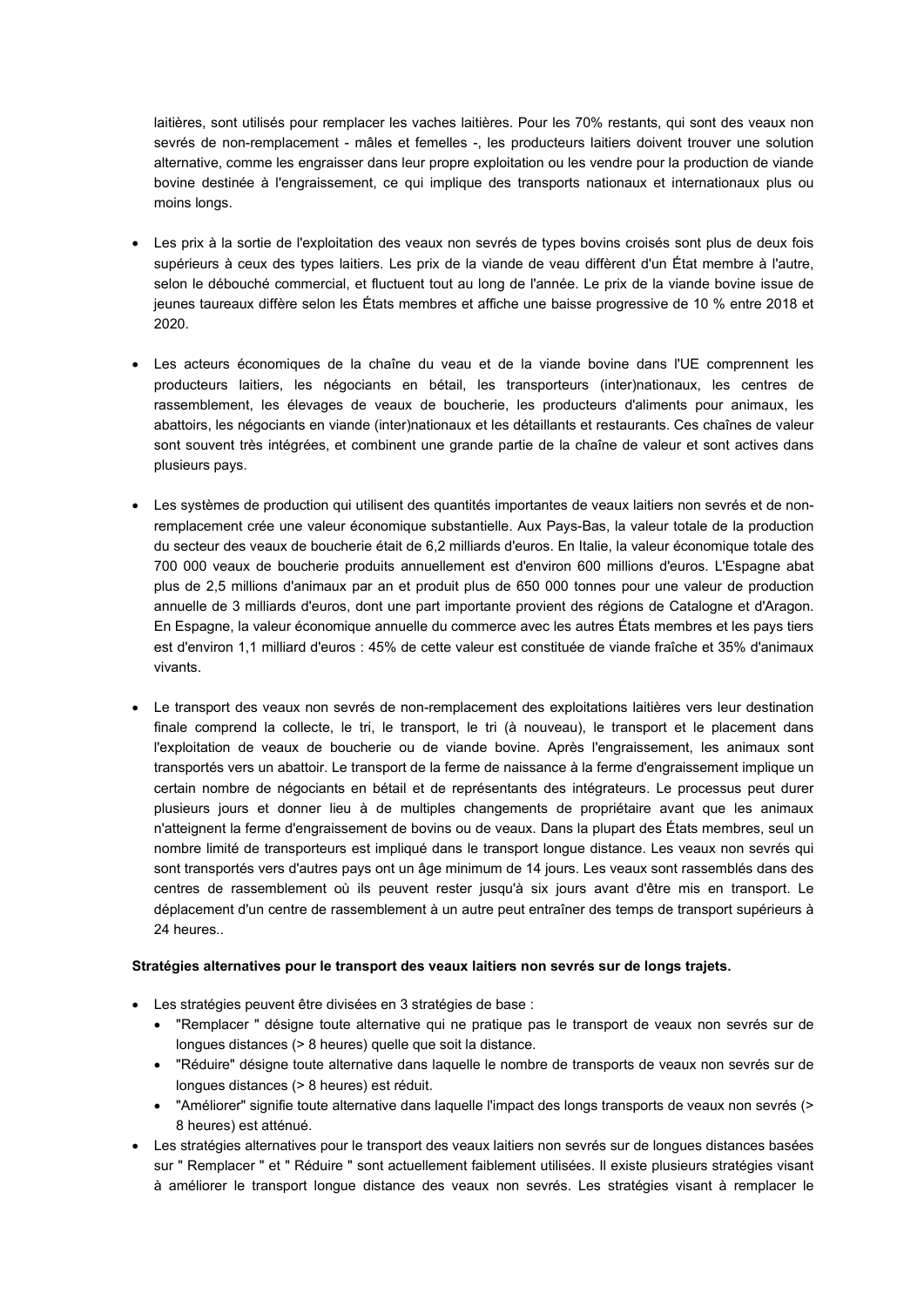transport consistent en des stratégies visant à éviter la naissance de veaux de non-remplacement (stratégies de reproduction visant à augmenter la production de lait avec moins de grossesses), des stratégies visant à engraisser les animaux dans l'exploitation de naissance, ou des stratégies visant à améliorer les caractéristiques de production de viande des veaux de non-remplacement (utilisation de semences sexées en combinaison avec l'utilisation de semences provenant d'animaux de boucherie). Les stratégies visant à réduire le transport consistent à interdire le transport sur de longues distances et l'engraissement dans les exploitations bovines situées à proximité des exploitations laitières, comme c'est le cas en Suède et, volontairement, aux Pays-Bas.

- Les stratégies visant à améliorer le transport longue distance des veaux non sevrés consistent en des stratégies visant à améliorer les conditions des veaux non sevrés avant, pendant et après le transport. Les aspects importants avant le transport comprennent une génétique appropriée et de bonnes pratiques de gestion, une stratégie d'alimentation optimisée , le type de véhicule, la facilité de manipulation avant, pendant et après le transport, et l'augmentation de l'âge minimum auquel les veaux peuvent être transportés (par exemple 28 jours en Allemagne à partir du 01 janvier 2023). Les mesures visant à améliorer les conditions de transport consistent à créer des conditions ambiantes optimales, à éviter les chargements excessifs et à appliquer des procédures de déchargement appropriées, à atténuer les événements de conduite (accélération, freinage et virage), à fournir une litière profonde, à assurer l'approvisionnement en eau pendant le transport, à optimiser la densité des chargements et à réduire le mélange des veaux pendant le transport.
- L'analyse montre que parmi les stratégies individuelles identifiées pour remplacer, réduire ou améliorer les transports de longue durée, il n'y a pas de solution miracle. Toutes les stratégies identifiées présentent des avantages, mais pour réussir, un certain nombre de conditions secondaires doivent être remplies. Comme indiqué précédemment, les conditions et les contraintes varient selon les État membre. Par conséquent, le degré de réussite d'une stratégie dépend aussi largement de l'État membre dans lequel elle pourrait être appliquée. Cela signifie que, pour chaque État membre, il convient d'appliquer une stratégie sur mesure, qui comprend un mélange des solutions décrites. Si, pour un État membre spécifique, le transport de longue distance ne peut être remplacé ou réduit, une amélioration doit être mis en œuvre pour minimiser les problèmes de bien-être animal. Pour cela, différentes stratégies d'amélioration sont disponibles. Si un État membre ne peut mettre en œuvre aucune des trois stratégies alternatives pour remplacer, réduire ou améliorer le transport de veaux non sevrés, la restructuration de l'industrie laitière pourrait être la seule option pour éviter les problèmes de bien-être générés par les transport longue distance des veaux non sevrés.

# **4 CONCLUSION GÉNÉRALE**

- La plupart des quelques 20 millions de veaux laitiers de non-remplacement non sevrés nés chaque année dans l'UE entrent dans des systèmes de production de viande bovine dans l'État membre où ils sont nés.
- De 2015 à 2020, environ 1,4 million de veaux non sevrés ont été déplacés chaque année à travers les frontières des États membres. 42% (580 000 animaux) de ces animaux ont été déplacés lors de longs voyages d'une durée de huit heures ou plus.
- Les État membre d'origine les plus importants pour les voyages de longue durée étaient la France (115 000 animaux/an), l'Irlande (114 000 animaux/an) et l'Allemagne (75 000 animaux/an). Bien qu'en nombres absolus limités, en Estonie, en République tchèque et en Lettonie, une proportion substantielle de veaux non sevrés ont été transportés vers d'autres État membre pour des voyages de longue durée (>8 heures) (Estonie : 34 400 animaux/an, 42,1% des veaux non sevrés nés ; République tchèque : 75 100 animaux/an, 25,1% ; Lettonie : 3 200 animaux/an 26,4%).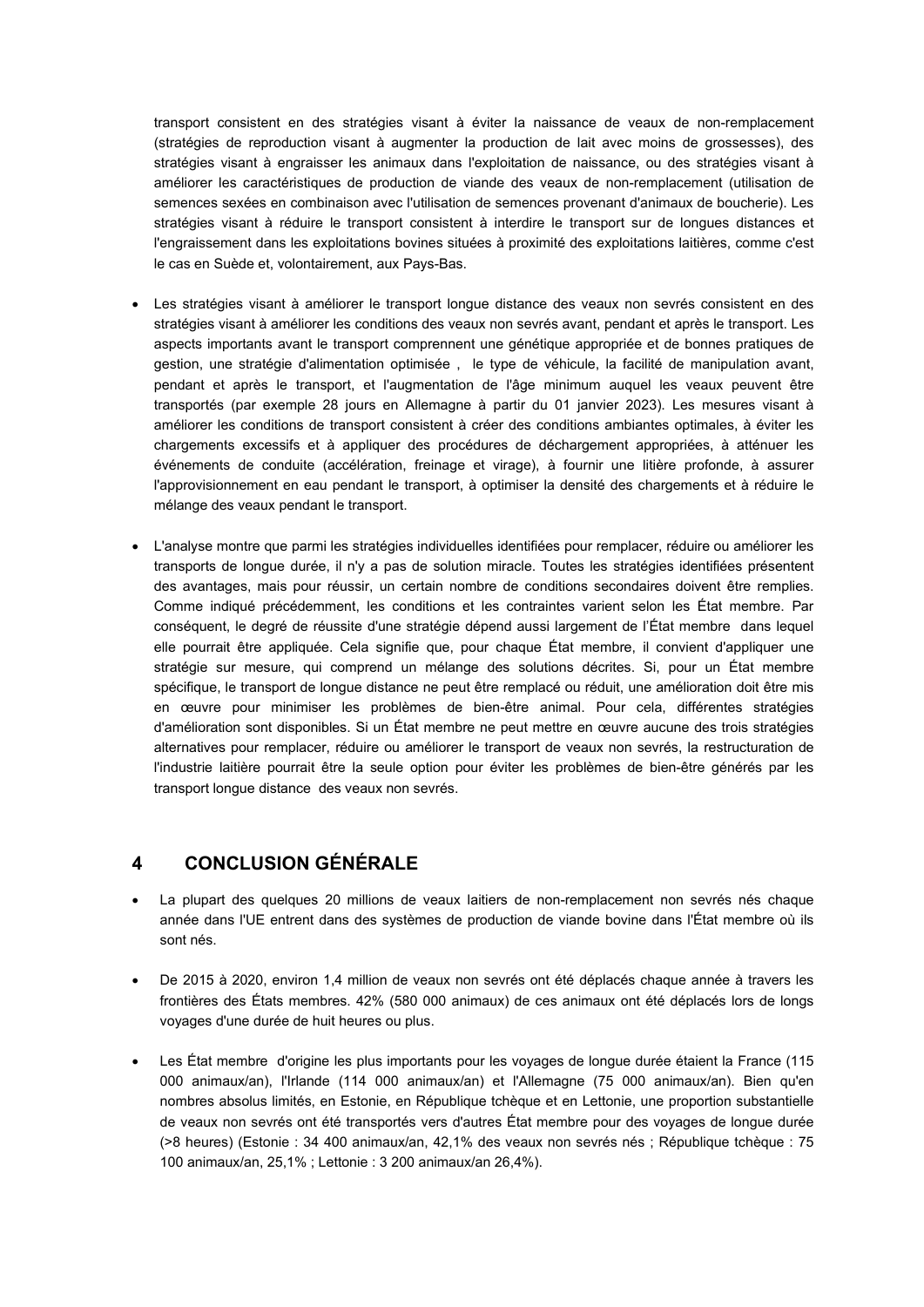- Les principales destinations des voyages de longue durée de veaux non sevrés étaient l'Espagne (292 000 animaux/an), les Pays-Bas (134 000), l'Italie (56 000) et la Belgique (45 000), ce qui représente plus de 93% des animaux transportés sur de longues distances.
- Les pratiques de production qui dépendent d'un grand nombre de veaux non sevrés de nonremplacement provenant d'autres États membres consistent en une production hautement intégrée de viande de veau ou de jeunes bovins. Aux Pays-Bas, une grande partie des veaux non sevrés proviennent d'autres États membres, pour la plupart voisins. Cependant, l'importance du transport à longue distance aux Pays-Bas a considérablement diminué au cours de la dernière décennie, et il est prévu d'abolir cette pratique dans un avenir proche. La dépendance de l'industrie italienne du veau de boucherie à l'égard des veaux non sevrés provenant d'autres États membres se limite à un nombre restreint mais significatif de veaux de Lituanie, nécessaires à une période spécifique (printemps) en raison du manque de veaux nationaux. En Espagne, la production croissante de viande bovine dans les régions de Catalogne et d'Aragon dépend dans une large mesure du nombre de veaux non sevrés provenant d'autres États membres.
- Le taux de mortalité des veaux non sevrés pendant et après de longs trajets est, par exemple aux Pays-Bas, d'environ 1,5 % dans les 56 premiers jours après l'arrivée. Le taux de mortalité ne diffère pas de celui des veaux domestiques ou des veaux arrivant après des voyages de courte durée.
- De 2015 à 2020, 0,1-0,2 % des lots de bovins destinés à la production répertoriés dans TRACES présentaient des cas de non-conformité en matière de bien-être animal, et 0,3-1,0 % des cas de nonconformité en matière de santé animale.
- Les stratégies alternatives visant à réduire ou à remplacer le transport de longue durée des veaux non sevrés ne sont actuellement que marginalement mises en œuvre et doivent être développées pour être appliquées à grande échelle.
- Il existe de multiples stratégies pour améliorer le transport de longue durée des veaux non sevrés et elles peuvent être mises en œuvre à grande échelle. La mise en œuvre de ces pratiques peut améliorer considérablement le bien-être des veaux non sevrés pendant le transport.
- L'augmentation de l'âge minimum pour le transport est une mesure de perfectionnement qui est sur le point d'être mise en œuvre en Allemagne. L'interdiction volontaire ou obligatoire du transport de longue durée est pratiquée dans des États membres comme la Suède. Cependant, elle est confrontée à un certain nombre de défis : sa mise en œuvre affectera la production de viande de veau et de bœuf tant dans l'État membre d'origine que dans l'État membre de destination, augmentera le nombre de veaux non sevrés qui sont transportés par des moyens de transport à courte distance et accroîtra le risque de changement de centre de rassemblement. Un certain nombre d'États membres à partir desquels un grand nombre de veaux non sevrés sont actuellement transportés sur de longues distances seront confrontés à de sérieux défis, car il n'existe pas d'alternatives réalisables à court terme pour ces transports.
- Une stratégie efficace à l'échelle de l'UE pour réduire le transport de veaux non sevrés en long trajet devrait consister en une stratégie adapté à chaque État membre, comprenant un mélange des solutions existantes et des nouvelles solutions..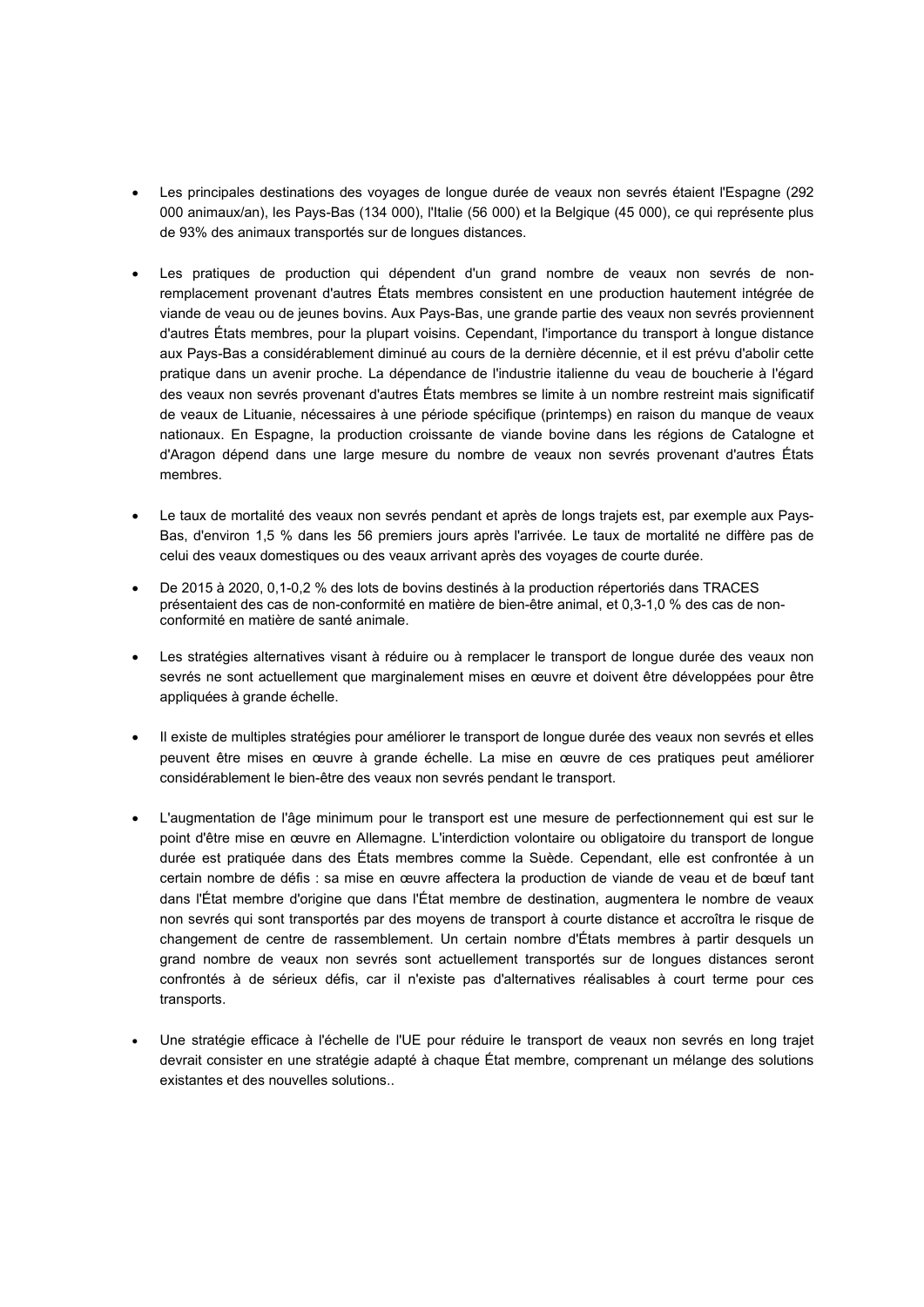# **ZUSAMMENFASSUNG**

Das Wohlergehen nicht abgesetzter Kälber bei Langstreckentransporten findet sowohl bei Tierschutzorganisationen als auch in der Politik auf nationaler und EU-Ebene große Beachtung.

Ziel dieser Studie war es, eine umfassende Bestandsaufnahme des Transports nicht abgesetzter Milchkälber auf Langstreckentransporten in der EU zu erstellen, um Mängel im derzeitigen Systems aufzuzeigen. Die Studie zielte auch darauf ab, einen Überblick zu derzeitigen Praktiken auf EU- und nationaler Ebene zu verschaffen, die unter anderem darauf abzielen, den Transport von nicht abgesetzten Milchkälbern abzuschaffen, zu reduzieren oder zu verbessern.

Alternative Strategien zur Verringerung oder dem Ersatz des Transports nicht abgesetzter Milchkälber werden derzeit nur in geringem Umfang angewandt. Sie müssen weiter entwickelt werden, bevor sie in großem Maßstab umgesetzt werden können. Bewährte Praktiken zur Verbesserung der Transporte nicht abgesetzter Milchkälber mit langen Transportwegen existieren bereits und können daher jetzt schon umgesetzt werden.

Eine erfolgreiche EU-weite Strategie zur Verringerung der Transporte nicht abgesetzter Milchkälber über lange Strecken sollte aus einer maßgeschneiderten, von den Mitgliedsstaaten umgesetzten Strategie bestehen, die eine Mischung aus den beschriebenen Alternativen beinhaltet.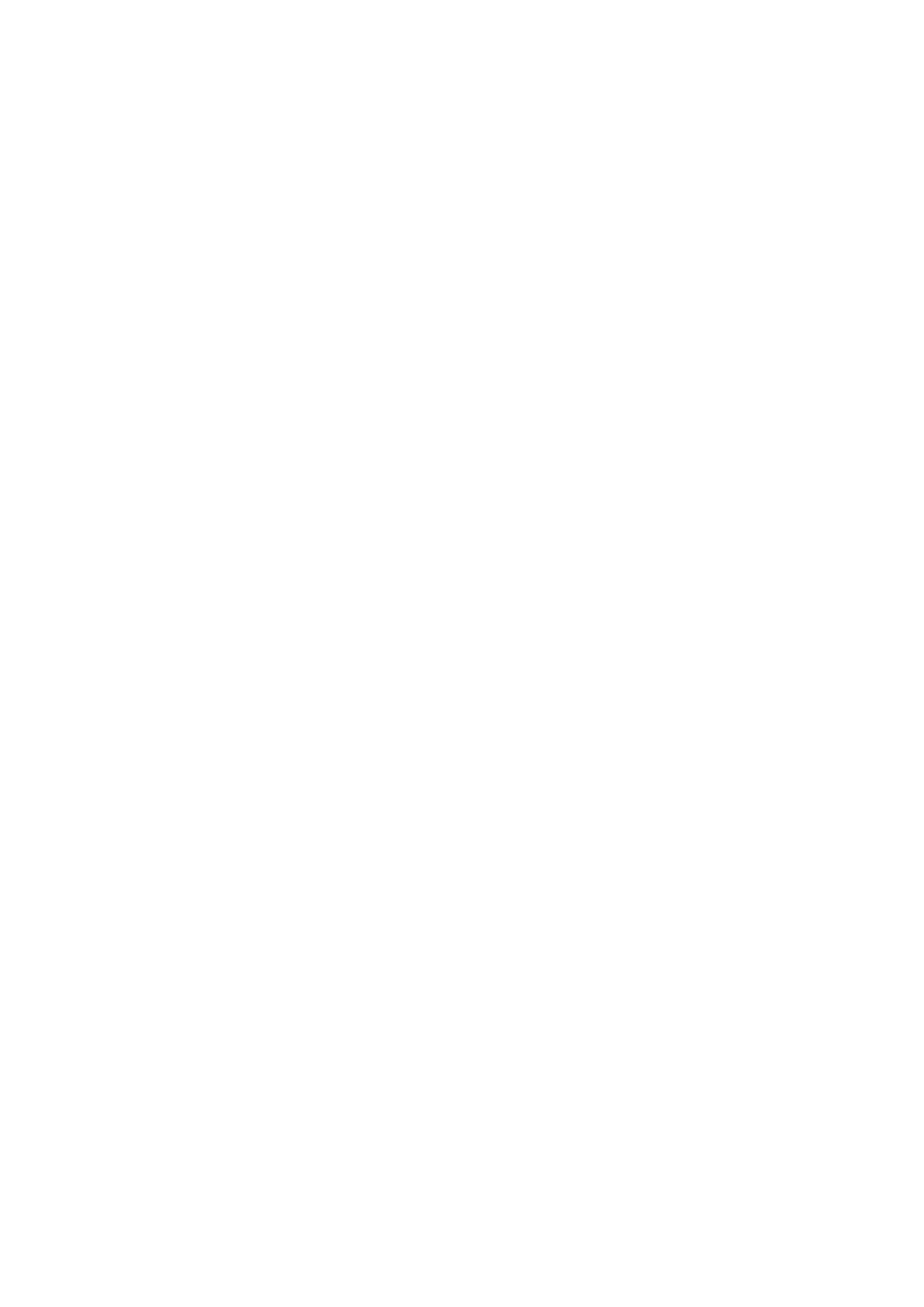# **ZUSAMMENFASSUNG DER ERGEBNISSE**

# **1. EINLEITUNG**

Das Wohlergehen von Tieren ist eine Schlüsselkomponente der Nachhaltigkeit unserer Lebensmittelkette und ein integraler Bestandteil der "Farm-to-Fork" Strategie. Daher hat sich die Europäischen Kommission verpflichtet, die Vorschriften zum Tierschutz zu überarbeiten. Ziel dieser Überarbeitung ist es, ein höheres Tierschutzniveau in der Europäischen Union (EU) zu gewährleisten, den Geltungsbereich der EU-Tierschutzvorschriften zu erweitern, sie an die neuesten wissenschaftlichen Erkenntnisse und die aktuellen politischen Prioritäten sowie die Erwartungen der Bürger anzupassen und ihre Durchsetzung zu erleichtern.

Nicht-abgesetzte Kälber gehören zur Gruppe der verletzlichen Tiere und sind während des Transports besonderen Tierschutz- und Tiergesundheitsrisiken ausgesetzt. Es ist daher ein wichtiges Anliegen der Kommission, des Europäischen Parlaments, des Tierhaltungssektors, der Nichtregierungsorganisationen und der breiteren Öffentlichkeit, den Transport dieser Tiere so weit wie möglich zu vermeiden und ihren Umständen während des Transports besondere Aufmerksamkeit zu widmen, sofern ein Transport unvermeidlich ist.

Das Wohlergehen nicht abgesetzter Kälber bei Langstreckentransporten hat sowohl bei Tierschutzorganisationen als auch in der Politik auf nationaler und EU-Ebene große Beachtung gefunden. Transporte, die länger als acht Stunden dauern ("Langstreckentransporte "), stellen ein höheres Risiko für das Wohlergehen der Tiere dar als kürzere Transporte.

Für die Durchführung der diesem Bericht zugrunde liegenden Studie gibt es zwei Gründe: 1) ein Ersuchen des Europäischen Parlaments auf der Grundlage der Folgenabschätzung für das Jahr 2020 und 2) die anstehende Überarbeitung der Verordnung (EG) Nr. 1/2005 durch die Europäischen Kommission. Beide fordern die Erörterung von Alternativen für Langstreckentransporte von nicht abgesetzten Kälbern.

Das allgemeine Ziel der Studie lässt sich in zwei Bereiche aufteilen:

- Die Erstellung einer umfassenden Bestandsaufnahme des Transports nicht abgesetzter Milchkälber über lange Strecken in der EU, die dazu beitragen soll, die Mängel des derzeitigen Systems herauszuarbeiten.
- Die Ermittlung der derzeitigen Praktiken sowohl auf EU- als auch auf nationaler Ebene, einschließlich derjenigen, die darauf abzielen, den Transport nicht abgesetzter Milchkälber zu ersetzen, zu reduzieren oder zu verbessern. Die Sammlung von Daten und die Analyse von Kosten und Nutzen dieser Praktiken. Auf der Grundlage der gesammelten Daten sollen mögliche bewährte Verfahren ermittelt werden.

# **2. METHODIK**

Die diesem Bericht zugrunde liegende Methode kombiniert Interviews mit Hintergrundforschung. Die wichtigsten Informationsquellen waren die Datenbanken EUROSTAT und TRACES, teils strukturierte Interviews, wissenschaftliche und ergänzende Literatur sowie eine Onlineumfrage. EUROSTAT- und TRACES-Daten wurden verwandt, um die Zahl nicht abgesetzter Milchkälber zu schätzen, die auf langen Transporten zwischen den EU-Mitgliedstaaten (MS) transportiert werden. Tierschutz- und andere Fragen wurden anhand von TRACES und Befragungen von Interessenvertretern in den drei Mitgliedstaaten ermittelt, die die meisten nicht abgesetzten Ersatzkälber aufnehmen: die Niederlande, Italien und Spanien. Zusätzliche Interviews wurden mit Interessenvertretern in Irland und Schweden geführt. Die Onlineumfrage wurde an Behörden, Branchenverbände auf EU-Ebene und die wichtigsten nationalen Branchenverbände versandt, um die geschätzte Zahl nicht abgesetzter Ersatzkälber zu validieren, existierende alternativen Praktiken zu Langstreckentransporten zu ermitteln.

Informationen zu alternativen Praktiken wurden im Rahmen von Befragungen der Interessengruppen und der Onlineumfrage gesammelt und vor dem Hintergrund einer Literaturrecherche untersucht. Diese Analyse führte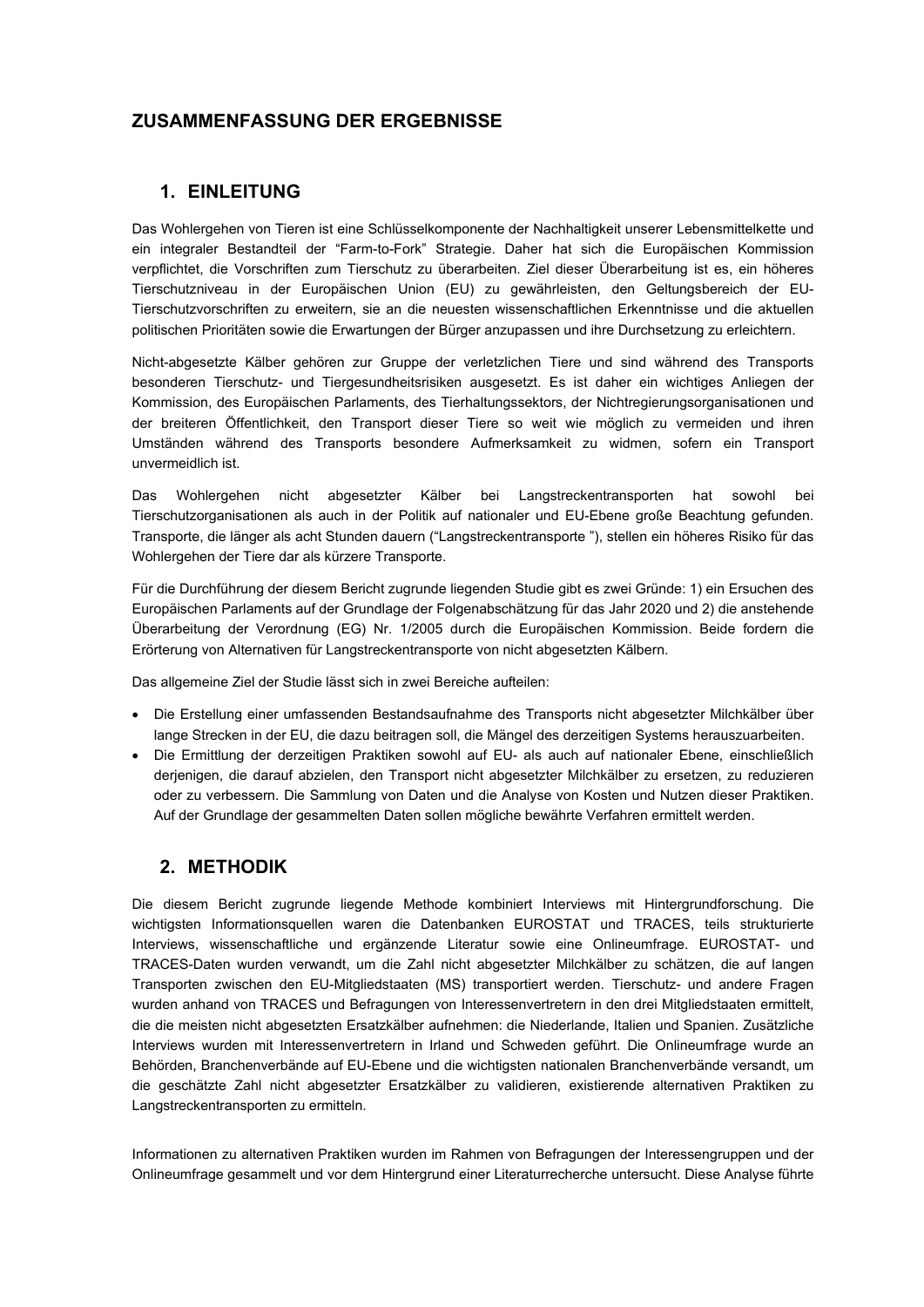zu einer Reihe von Erkenntnissen und Schlussfolgerungen im Bezug auf die derzeitige Praxis der Langstreckentransport nicht abgesetzter Milchkälber und Alternativen zur Verringerung, dem Ersatz und der Verfeinerung des Transports dieser Kälber.

Die Verbesserung des Tierschutzes berührt unter Anderem wirtschaftliche, soziale, gesundheitliche, ökologische und finanzielle Aspekte. Daher ist der Umfang unserer Studie begrenzt und wurde durch die im vorherigen Abschnitt vorgestellten Ziele bestimmt. Weiterhin beeinflusste die Zahl der Befragungen, die im Untersuchungszeitraum durchgeführt werden konnten, und die begrenzten öffentlich zugänglichen Informationen über die Umsetzung alternativer Praktiken den Rahmen dieser Studie. Die Diskussion über die Wirksamkeit alternativer Praktiken beschränkt sich auf die allgemeine Ebene.

# **3. HAUPTERGEBNISSE**

## **Der Transport von nicht abgesetzten Milchkälbern auf langen Transportwegen:**

- Im Zeitraum von 2015 bis 2020 wurden jährlich etwa 1,4 Millionen nicht abgesetzte Kälber der jährlich in der EU geborenen rund 20 Millionen Nicht-Ersatz-Milchkälber grenzüberschreitend transportiert . 42% (580 000) dieser Tiere waren auf langen Transporten (> 8 Stunden) unterwegs.
- Die wichtigsten Bestimmungsmländer für lange Transporte waren Spanien (292 000 Tiere pro Jahr), die Niederlande (134 000 Tiere), Italien (56 000 Tiere) und Belgien (45 000 Tiere), auf die über 93 % der transportierten Tiere entfielen (Abbildung 1, links). Die wichtigsten Herkunftsländer für Langstreckentransporte waren Frankreich (115 000 Tiere/ Jahr), Irland (114 000 Tiere) und Deutschland (75 000 Tiere) (Abbildung 1, rechts). Auch wenn die absoluten Zahlen überschaubar erscheinen, wurde ein erheblicher Teil der in Estland geborenen nicht abgesetzten Kälber auf Langstreckentransporten befördert (34 400 Tiere oder 42,1 % der geborenen Kälber), ebenso wie in der Tschechischen Republik (60 000 Tiere oder 25,1 %) und in Lettland (3 200 Tiere oder 26,4 %).
- Die meisten nicht abgesetzten Milchkälber, die keine Ersatzkälber sind, werden in die Rindfleisch- oder Kalbfleischproduktion überführt. Rindfleisch von Bullen und Ochsen wird in der gesamten EU erzeugt, während Kalbfleisch nur in einer begrenzten Anzahl von Mitgliedstaaten (den Niederlanden, Italien, Belgien und Frankreich) produziert werden.

**Abbildung 1: Durchschnittliche Anzahl nicht abgesetzter Kälber auf Transporten mit einer Dauer von 8 Stunden oder mehr, die in die (links) und aus den (rechts) Mitgliedstaaten der EU im Zeitraum 2015 bis 2020 transportiert wurden.**

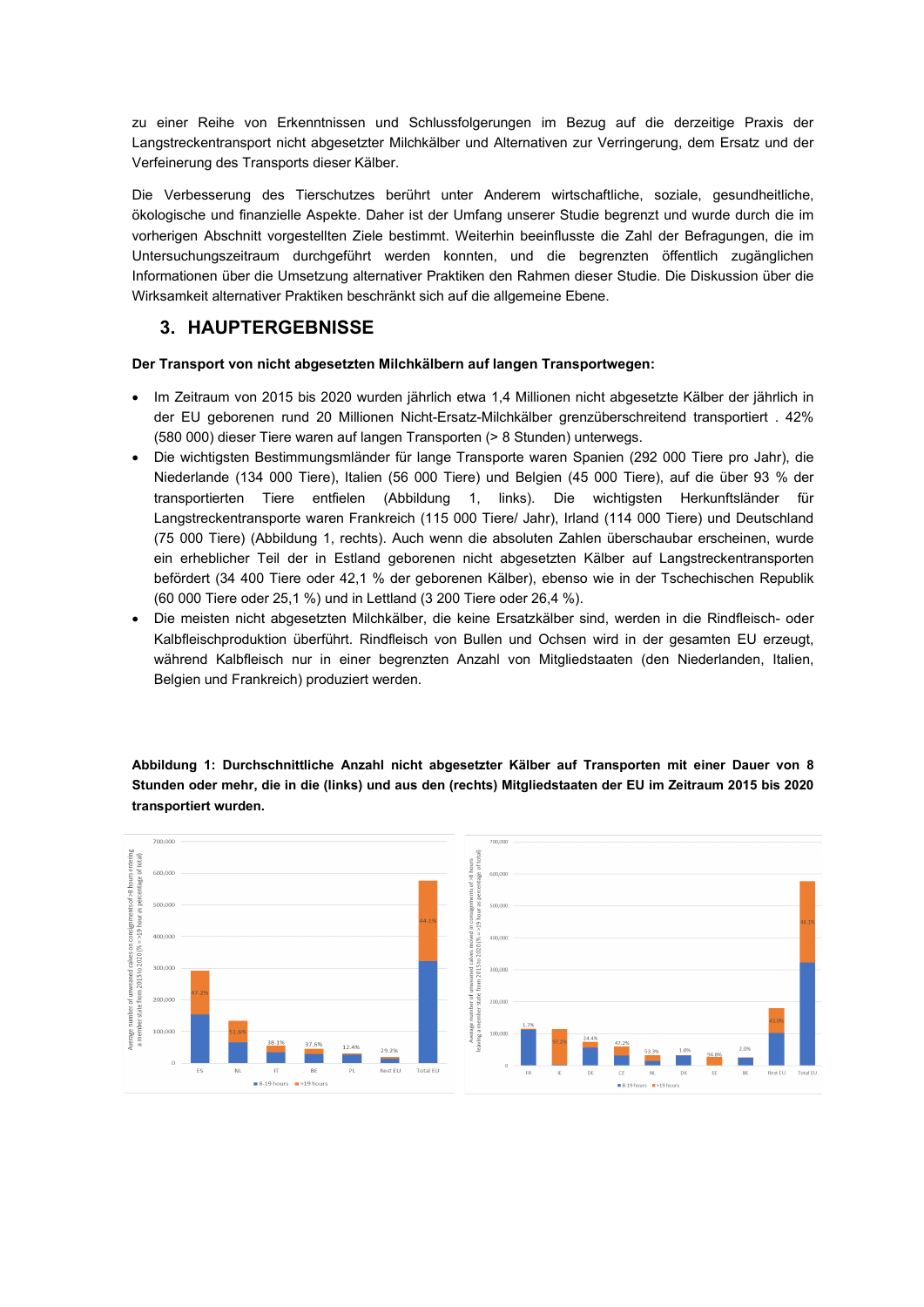**Merkmale der Produktionssysteme in den wichtigsten Bestimmungsländern für nicht abgesetzte Milchkälber, die über lange Strecken transportiert werden:**

- Die Niederlande sind der größte Kalbfleischproduzent in der EU und der niederländische Kalbfleischsektor ist stark integriert. Ein großer Teil der nicht abgesetzten Kälber wird aus anderen - meist benachbarten - Mitgliedstaaten und Irland bezogen. Die Zahl der Langstreckentransporte in die Niederlande ist in den letzten zehn Jahren erheblich zurückgegangen, und der größte Integrator plant, diese Praxis in naher Zukunft abzuschaffen.
- Die Struktur der italienischen Kälbermast ist der niederländischen ähnlich. Allerdings ist die Abhängigkeit von nicht abgesetzten Kälbern aus anderen Mitgliedstaaten auf eine kleine Anzahl von Kälbern und auf das Frühjahr beschränkt, da keine einheimischen Kälber verfügbar sind. Die meisten ausländischen nicht abgesetzten Kälber stammen aus Litauen, der Tschechien, Irland, den Niederlanden, Deutschland, Österreich und Frankreich.
- In Spanien befinden sich die Rindfleischproduktion, die auf nicht abgesetzte Kälber aus anderen Mitgliedstaaten angewiesen sind, in Katalonien (27,4 % der Rinder) und Aragonien (18,3 %). Obwohl die meisten Kälber in der spanischen Rindfleischindustrie einheimischen Ursprungs sind, stammt eine zunehmende Zahl von nicht abgesetzten Kälbern aus anderen Mitgliedstaaten (Frankreich, Irland und Dänemark), was lange Transportwege erfordert.
- Die Überarbeitung der Verordnung (EG) Nr. 1/2005 über den Schutz von Tieren beim Transport ist. laufend Öffentlich zugängliche Informationen zeigen, dass die derzeitige Verordnung (EG) Nr. 1/2005 Schwachstellen in der Konzeption, Umsetzung, Einhaltung und Durchsetzung aufweist. Die mangelnde Klarheit einiger Bestimmungen führt zu unterschiedlichen Umsetzungen der Regeln in den Mitgliedstaaten. Dies verzerrt Wettbewerbsbedingungen in der EU und stellt eine angemessene und einheitliche Durchsetzung der Regeln vor zusätzliche Herausforderungen. Mehrere Mitgliedstaaten haben zusätzliche Vorschriften zur Umsetzung der Verordnung (EG) Nr. 1/2005 im nationalen Recht erlassen. So hat beispielsweise Deutschland zwei neue Rechtsvorschriften erlassen, welche ab 01.01.2023 ein Transportverbot für Kälber unter 28 Tagen und eine maximale nationale Transportdauer für nicht abgesetzte Kälber verfügen. Schweden verbietet lange Transportwege für junge, nicht abgesetzte Tiere.
- Die Sterblichkeitsrate von Kälbern während und nach langen Transporten in den Niederlande, betrug in den ersten 56 Tagen nach der Ankunft ca. 1,5 %. Diese Rate ist ähnlich hoch wie die Sterblichkeitsrate von einheimischen Kälbern und von nicht abgesetzten Kälbern, die nach Kurzstreckentransporten eintrafen. Eine ähnliche Sterblichkeitsrate bei Kälbern während und nach langen Transporten wurde aus Italien und Spanien gemeldet. Der wahrscheinlichste Grund dafür ist, dass Kälber, die auf Langstreckentransporten transportiert werden, zum Zeitpunkt der Ankunft schwerer und älter sind als einheimische Kälber.
- Von 2015 bis 2020 wiesen 0,1-0,2% der Transporte von Nutztieren in TRACES Verstöße gegen Tierschutzvorschriften auf, und 0,3-1,0 % der Transporte wiesen Verstöße gegen Tiergesundheitsvorschriften auf. Verstöße gegen Tierschutzvorschriften betrafen die Überschreitung der Fahrtzeiten (20% der Transporte mit Verstößen), zusätzliche Maßnahmen bei langen Fahrten (16%), die fehlerhafte Eintragung von Daten in das Fahrtenbuch (15%) sowie mangelnde Tränkung und Fütterung (14 %). Verstöße gegen die Tiergesundheitsvorschriften betrafen die Nichtübereinstimmung von Dokumenten (33 % der Transporte mit Verstößen), das Fehlen einer zusätzlichen Garantie (16 %), ungültige Bestimmungsadressen (16 %), und andere Gründe (33 %),.
- In den 27 EU-Mitgliedstaaten und dem Vereinigten Königreich gab es zusammen 22,6 Millionen Milchkühe. Die Staaten mit den meisten Milchkühen waren Deutschland (4,0 Millionen Milchkühe), Frankreich (3,5 Millionen Milchkühe), Polen (2,2 Millionen Milchkühe), Italien (1,9 Millionen Milchkühe), das Vereinigte Königreich (1,9 Millionen Milchkühe), die Niederlande (1,6 Millionen Milchkühe), Irland (1,4 Millionen Milchkühe) und Rumänien (1,1 Millionen Milchkühe). Etwa 30% der Kälber, die von diesen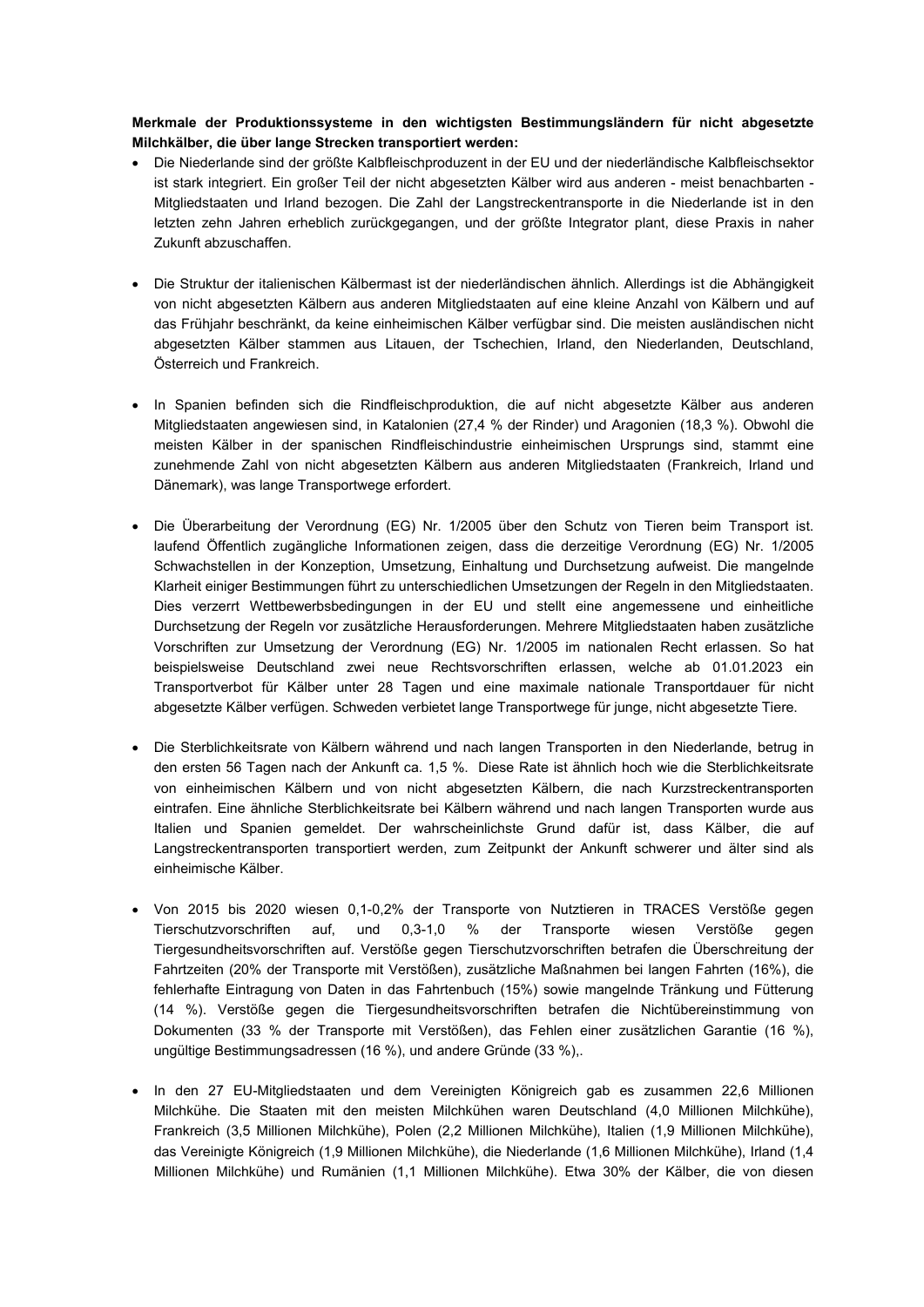Milchkühen geboren werden, werden als Ersatz für Milchkühe verwendet. Für die verbleibenden 70% der nicht abgesetzten Kälber - männliche und weibliche - müssen die Milchviehhalter alternative Lösungen finden, z. B. sie im eigenen Betrieb zu mästen oder sie zur Rindfleisch- oder Kalbfleischproduktion verkaufen, was kürzere und längere nationale und internationale Transporte erforderlich macht.

- Die Ab-Hof-Preise für nicht abgesetzte Kälber von gekreuzten Rinderrassen sind mehr als doppelt so hoch wie die von Milchrassen. Die Preise für Kalbfleisch sind je nach Absatzmarkt von Mitgliedstaat zu Mitgliedstaat unterschiedlich und schwanken im Laufe eines Jahres. Der Preis für Rindfleisch von Jungbullen ist von Mitgliedstaat zu Mitgliedstaat unterschiedlich und sank von 2018 bis 2020 schrittweise um 10%.
- Zu den Wirtschaftsakteuren in der Kalb- und Rindfleischkette in der EU gehören Milchviehhalter, Viehhändler, (inter)nationale Transporteure, Sammelstellen, Rinder- und Kälbermastbetriebe, Futtermittelhersteller, Schlachthöfe, (inter)nationale Fleischhändler sowie Einzelhändler und Restaurants. Diese Wertschöpfungsketten sind oft stark integriert, vereinen einen großen Teil der Wertschöpfungskette und sind länderübergreifend tätig.
- Die Produktion von Systemen, in denen große Mengen nicht abgesetzter Milchkälber ohne Ersatz verwendet werden, schafft einen erheblichen wirtschaftlichen Wert. In den Niederlanden belief sich der Gesamtwert der Kälberproduktion auf 6,2 Mrd. €. In Italien beläuft sich der wirtschaftliche Gesamtwert der jährlich erzeugten 700 000 Kälber auf etwa 600 Millionen Euro. In Spanien werden jährlich mehr als 2,5 Millionen Tiere geschlachtet und mehr als 650 000 Tonnen mit einem jährlichen Produktionswert von 3 Milliarden Euro erzeugt, wovon ein erheblicher Teil aus den Regionen Katalonien und Aragonien stammt. In Spanien beläuft sich der jährliche wirtschaftliche Wert des Handels mit anderen Mitgliedstaaten und Drittstaaten auf rund 1,1 Milliarden Euro: 45% dieses Wertes entfallen auf Frischfleisch und 35% auf lebende Tiere.
- Der Transport nicht abgesetzter Kälber von Milchviehbetrieben zu ihrem endgültigen Bestimmungsort umfasst das Einsammeln, Sortieren, den Transport, das (erneute) Sortieren, den Transport und die Unterbringung im Kälber- oder Rindermastbetrieb. Nach der Mast werden die Tiere zu einem Schlachthof transportiert. An dem Transport vom Geburtsbetrieb zum Mastbetrieb sind eine Reihe von Viehhändlern und Vertretern von Integratoren beteiligt. Es kann mehrere Tage dauern, bis die Tiere den Mastbetrieb für Rinder oder Kälber erreichen. In den meisten Mitgliedstaaten ist nur eine begrenzte Anzahl von Transportunternehmen an Langstreckentransporten beteiligt. Nicht abgesetzte Kälber, die in andere Mitgliedstaaten transportiert werden, sind mindestens 14 Tage alt. Die Kälber werden in Sammelstellen gesammelt, wo sie bis zu sechs Tage bleiben können, bevor sie auf den Transport gehen. Bei Transportzeiten von mehr als 24 Stunden kann es zu einem Wechsel zwischen den Sammelstellen kommen.

## **Alternative Strategien für den Transport nicht abgesetzter, nicht ersetzender Milchkälbern über lange Strecken.**

- Diese Strategien können nach dem "3R"-Prinzip in 3 Grundstrategien unterteilt werden:
	- "Ersetzen" ("replace") umfasst Alternativen, die den Transport von nicht abgesetzten Kälbern über lange Strecken (> 8 Stunden) unabhängig von der Entfernung nicht praktiziert.
	- "Reduzieren" ("reduce") umfasst Alternativen, bei der die Anzahl der Langstreckentransporte von nicht abgesetzten Kälbern (> 8 Stunden) reduziert wird.
	- "Verfeinern" ("refine") umfast Alternativen, bei der die Auswirkungen langer Transporte auf nichtabgesetzte Kälber (> 8 Stunden) gemildert werden.
- Alternative Strategien für Langstreckentransporte von nicht-abgesetzten Milchkälbern, die auf "Ersetzen" und "Verringern" basieren, werden derzeit nur in begrenztem Umfang angewandt. Es gibt mehrere Strategien zur Verbesserung des Langstreckentransports nicht abgesetzter Kälber, die nicht ersetzt werden. Strategien zum Ersetzen von Langstreckentransporten nicht abgesetzter Kälber bestehen aus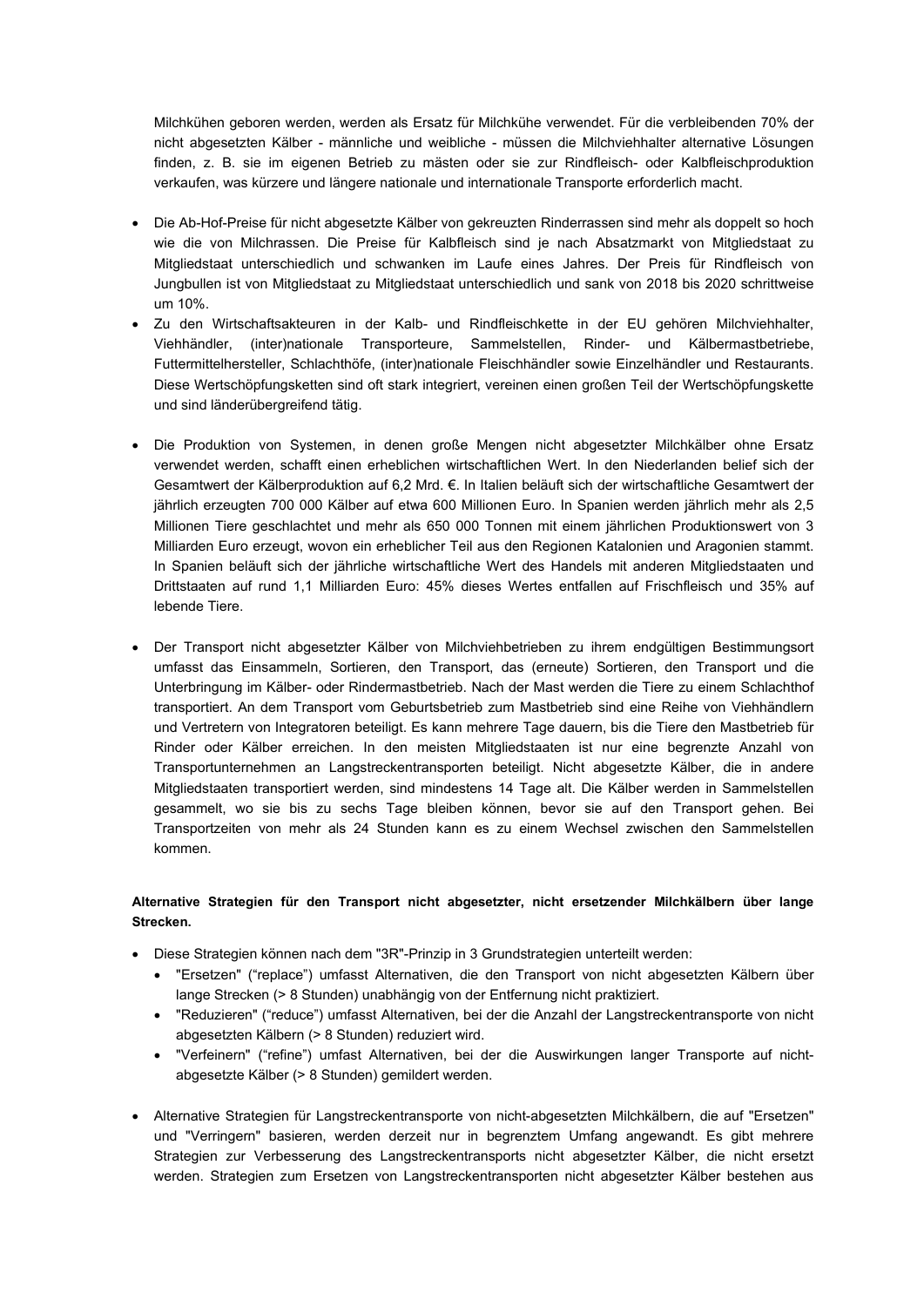Strategien zur Vermeidung der Geburt von Nicht-Ersatzkälbern (Zuchtstrategien zur Steigerung der Milchproduktion bei geringeren Trächtigkeit), Strategien zur Mast von Tieren im Geburtsbetrieb oder Strategien zur Verbesserung der Fleischerzeugungseigenschaften von Nicht-Ersatzkälbern (Verwendung von geschlechtsspezifischem Samen in Kombination mit der Verwendung von Samen von Fleischtieren). Strategien zur Verringerung der Langstreckentransporte von nicht abgesetzten Ersatzkälbern bestehen darin, Langstreckentransporte zu verbieten und die Mast auf Rinderbetrieben in unmittelbarer Nähe von Milchviehbetrieben zu stimulieren, wie z. B. in Schweden und auf freiwilliger Basis in den Niederlanden.

- Strategien zur Verbesserung von Langstreckentransporten nicht abgesetzter Kälber bestehen aus Strategien, die darauf abzielen, die Bedingungen für nicht abgesetzte Kälber vor, während und nach dem Transport zu verbessern. Zu den wichtigen Aspekten vor dem Transport gehören eine geeignete Genetik und gute Managementpraktiken, eine optimale Fütterungsstrategie vor dem Transport und ein optimaler Fahrzeugtyp, eine einfache Handhabung vor, während und nach dem Transport sowie die Anhebung des Mindestalters, in dem Kälber transportiert werden dürfen (in Deutschland ab dem 01.01.2023). Maßnahmen zur Verbesserung der Transportbedingungen bestehen in der Schaffung optimaler klimatischer Bedingungen, der Vermeidung zusätzlicher Beladung und ordnungsgemäßer Entladung, der Abmilderung von Fahrereignissen (Beschleunigung, Bremsen und Kurvenfahrt), der Bereitstellung von Tiefstreumaterial, der Wasserversorgung während des Transports, der optimalen Besatzdichte während des Transports und der Verringerung der Vermischung von Kälbern während des Transports.
- Eine Reihe von Mitgliedstaaten, aus denen derzeit eine große Anzahl nicht abgesetzter Kälber per Langstreckentransport befördert wird, steht vor großen Herausforderungen, da es kurzfristig keine praktikablen Alternativen für diese Transporte gibt.
- Die bevorzugte alternative Strategie zur Verbesserung des Transports nicht abgesetzter Kälber umfasst verschiedene Maßnahmen zur Abschwächung der potenziellen negativen Auswirkungen von Langstreckentransporten auf die Gesundheit und das Wohlergehen der Kälber. Die Umsetzung bewährter Praktiken, die im Rahmen der Verordnung EG (Nr.) 1/2005 verfügbar sind, verbessert das Wohlergehen nicht-abgesetzter Kälber während langer Transporte bereits erheblich.
- Die Analyse zeigt, dass es unter den identifizierten Einzelstrategien zur Ersetzung, Verringerung oder Verbesserung von Langstreckentransporten nicht abgesetzter Kälber kein Patentrezept gibt. Alle identifizierten Strategien haben einige klare Vorteile, aber um erfolgreich zu sein, müssen eine Reihe von Bedingungen erfüllt sein. Wie bereits erwähnt, unterscheiden sich die Bedingungen und Einschränkungen von Mitgliedstaat zu Mitgliedstaat. Daher hängt das Ausmaß, in dem eine Strategie erfolgreich sein kann, auch weitgehend von dem Mitgliedstaat ab, in dem sie angewendet werden könnte. Das bedeutet, dass für jeden Mitgliedstaat eine maßgeschneiderte Strategie angewandt werden sollte, die eine Mischung aus den beschriebenen Alternativen umfasst. Wenn in einem bestimmten Mitgliedstaat Langstreckentransporte nicht ersetzt oder reduziert werden können, sollte eine Verfeinerung vorgenommen werden, um die Beeinträchtigung des Tierschutzes zu minimieren. Hierfür stehen verschiedene Verbesserungsstrategien zur Verfügung. Kann ein Mitgliedstaat keine der drei alternativen Strategien zur Ersetzung, Verringerung oder Verfeinerung der Langstreckentransporte nicht abgesetzter Kälber umsetzen, ist die Umstrukturierung der Milchwirtschaft möglicherweise die einzige Option, um Tierschutzprobleme aufgrund langer Transporte nicht abgesetzter Kälber zu vermeiden.

# **4. GESAMTSCHLUSSFOLGERUNG**

- Die meisten der ca. 20 Millionen nicht abgesetzten Milchkälber, die jährlich in der EU geboren werden, gehen in die Rindfleischerzeugung in den Mitgliedstaaten, in denen sie geboren wurden.
- Von 2015 bis 2020 wurden jährlich etwa 1,4 Millionen nicht abgesetzte Kälber über die Grenzen der Mitgliedstaaten verbracht. 42% (580 000 Tiere) dieser Tiere wurden auf langen Transporten mit einer Dauer von acht Stunden oder mehr verbracht.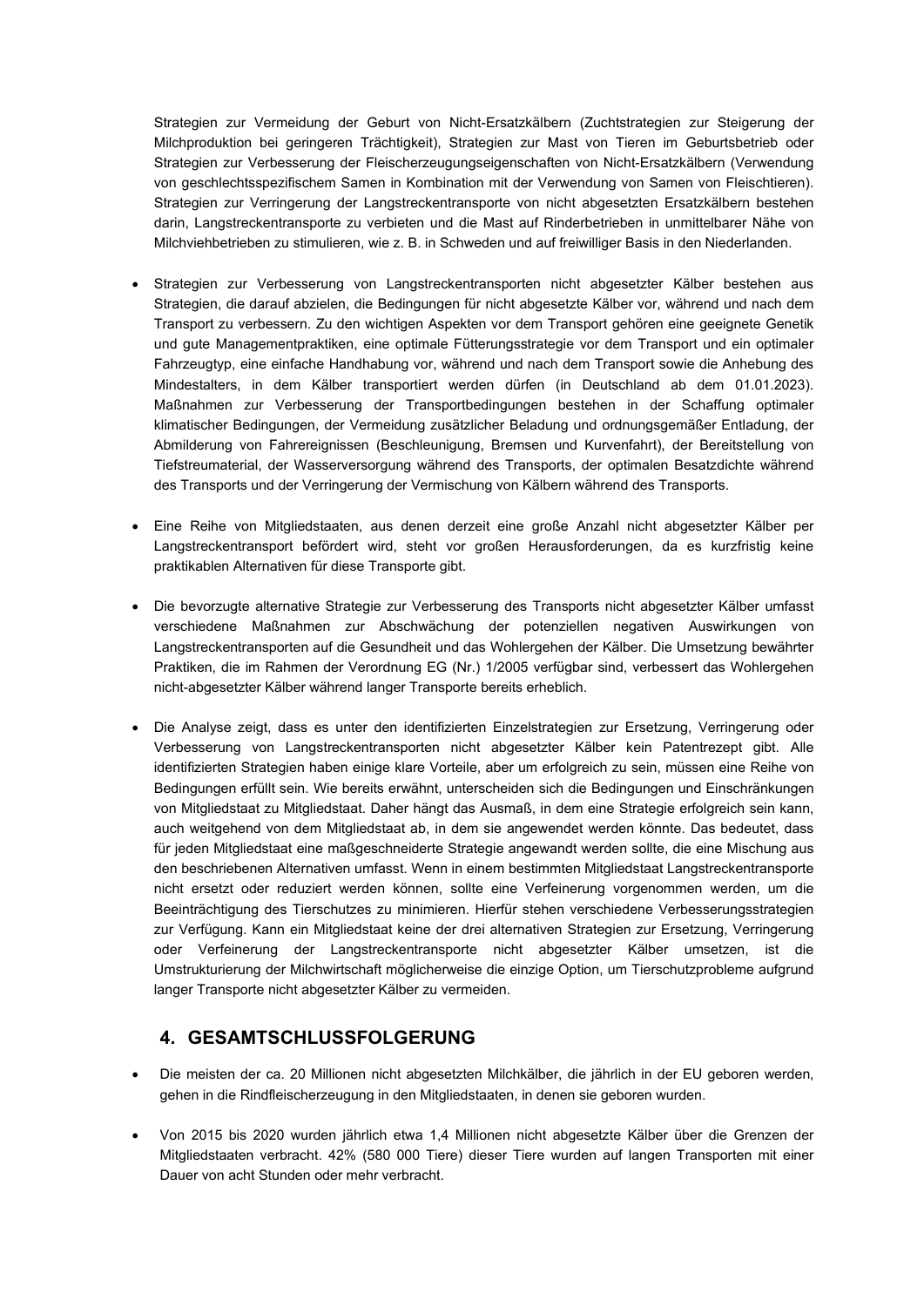- Die wichtigsten Herkunftsmitgliedstaaten für Langstreckentransporte waren Frankreich (115 000 Tiere pro Jahr), Irland (114 000 Tiere) und Deutschland (75 000 Tiere). Obwohl die absoluten Zahlen überschaubar erscheinen, wurden in Estland, Tschechien und Lettland ein erheblicher Anteil der geborenen nichtabgesetzten Kälber auf langen Transporten (>8 Stunden) in andere Staaten transportiert (Estland: 34 400 Tiere pro Jahr, 42,1 % der geborenen nicht-abgesetzten Kälber; Tschechien: 75 100 Tiere pro Jahr, 25,1 %; Lettland: 3 200 Tiere pro Jahr 26,4 %).
- Die wichtigsten Bestimmungsländer für Langstreckentransporte nicht abgesetzter Kälber waren Spanien (292 000 Tiere pro Jahr), die Niederlande (134 000 Tiere), Italien (56 000 Tiere) und Belgien (45 000 Tiere), auf die über 93 % der auf Langstreckentransporten verbrachten Tiere entfielen.
- Produktionspraktiken, die auf eine große Zahl nicht abgesetzter, nicht als Ersatz dienender Kälber aus anderen Mitgliedstaaten angewiesen sind, bestehen in der hochintegrierten Kalbfleisch- oder Jungrindfleischproduktion. In den Niederlanden wird ein großer Teil der nicht abgesetzten Kälber aus anderen - meist benachbarten - Mitgliedstaaten bezogen. Die Bedeutung von Langstreckentransporten in den Niederlanden hat jedoch in den letzten zehn Jahren erheblich abgenommen, und es gibt Pläne, diese Praxis in naher Zukunft abzuschaffen. Die Abhängigkeit der italienischen Kälberindustrie von nicht abgesetzten Kälbern aus anderen Mitgliedstaaten beschränkt sich auf eine kleine, aber bedeutende Anzahl von Kälbern aus Litauen, die zu einem bestimmten Zeitpunkt (Frühjahr) benötigt werden, weil keine einheimischen Kälber verfügbar sind. In Spanien hängt die steigende Rindfleischerzeugung in den Regionen Katalonien und Aragonien in erheblichem Maße von der Zahl der nicht abgesetzten Kälber aus anderen Mitgliedstaaten ab.
- Die Sterblichkeitsrate von nicht abgesetzten Kälbern während und nach langen Transporten beträgt z.B. in den Niederlanden ca. 1,5 % in den ersten 56 Tagen nach der Ankunft. Die Sterblichkeitsrate unterscheidet sich nicht von der Sterblichkeitsrate von einheimischen Kälbern oder von Kälbern, die nach kurzen Transporten ankommen.
- Von 2015 bis 2020 wiesen 0,1-0,2 % der Sendungen von Rindern für die Produktion in TRACES Verstöße gegen die Tierschutzvorschriften und 0,3-1,0 % Verstöße gegen die Tiergesundheitsvorschriften auf. Alternative Strategien zur Verringerung oder zum Ersatz von Langstreckentransporten für nicht abgesetzte Kälber werden derzeit nur in geringem Umfang angewandt und müssen vor einer groß angelegten Umsetzung weiter entwickelt werden.
- Es gibt mehrere Strategien zur Verbesserung des Transports nicht abgesetzter Kälber über lange Strecken, die in großem Maßstab umgesetzt werden können. Die Umsetzung dieser bewährten Praktiken kann das Wohlergehen nicht abgesetzter Kälber während des Transports erheblich verbessern.
- Die Anhebung des Mindestalters für den Transport ist eine Maßnahme zur Verfeinerung, die in Deutschland demnächst umgesetzt werden soll.
- Ein freiwilliges oder obligatorisches Verbot von Langstreckentransporten wird in Mitgliedstaaten wie Schweden praktiziert. Es steht jedoch vor einer Reihe von Herausforderungen: Die Umsetzung wird sich auf die Kalb- und Rindfleischproduktion sowohl in den Herkunfts- als auch in den Bestimmungsmitgliedstaaten auswirken, die Zahl der nicht abgesetzten Kälber, die auf Kurzstreckentransporten befördert werden, erhöhen und das Risiko des Sammelstellen-Hopping erhöhen. Eine Reihe von Mitgliedstaaten, aus denen derzeit eine große Anzahl von nicht abgesetzten Kälbern mit Langstreckentransporten befördert wird, steht vor großen Herausforderungen, da es an kurzfristig realisierbaren Alternativen für diese Transporte mangelt.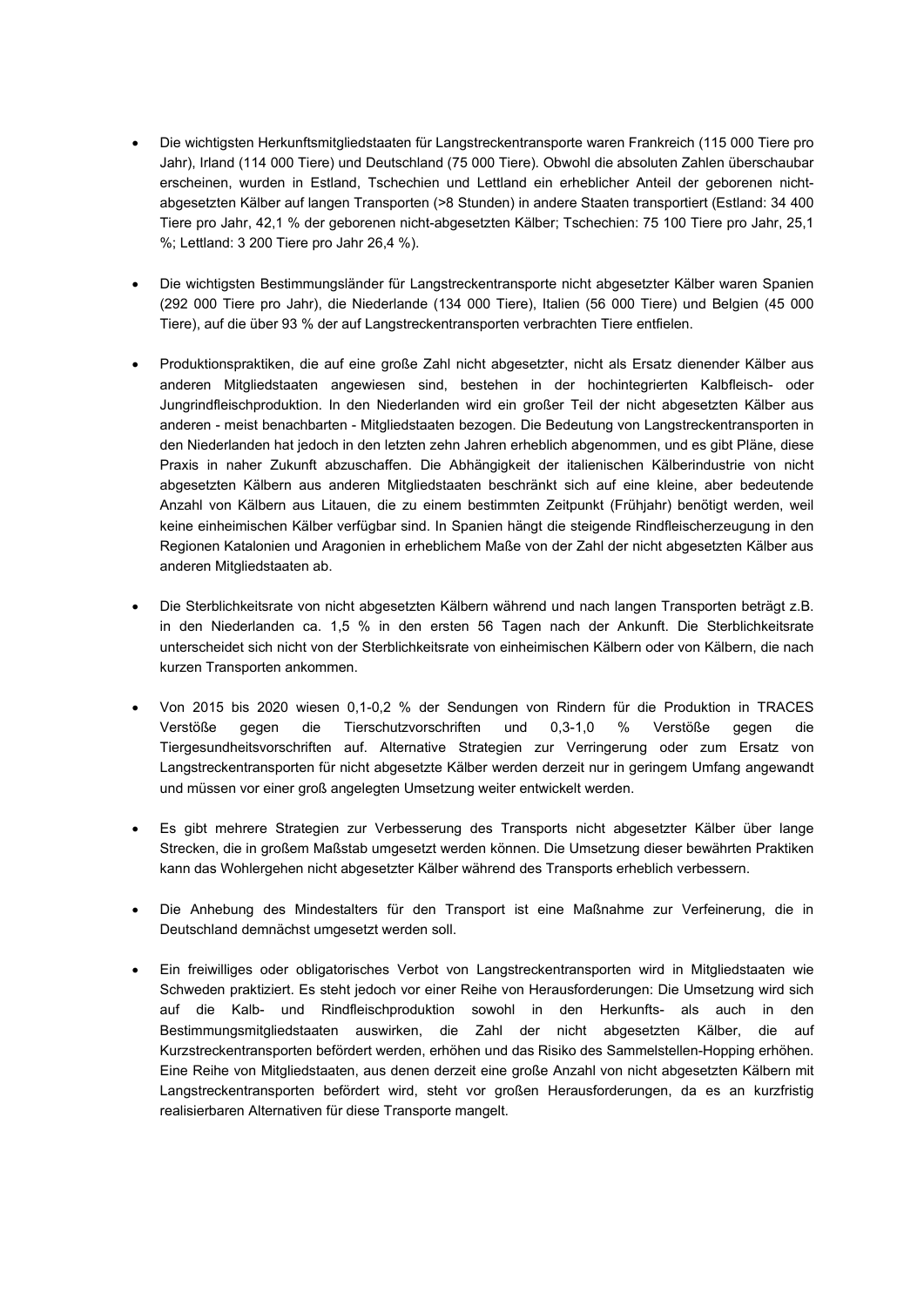• Eine erfolgreiche EU-weite Strategie zur Verringerung der Langstreckentransporte von nicht abgesetzter Kälber sollte aus einer maßgeschneiderten Strategie für jeden Mitgliedstaat bestehen, die eine Mischung aus den beschriebenen und neuen Alternativen beinhaltet.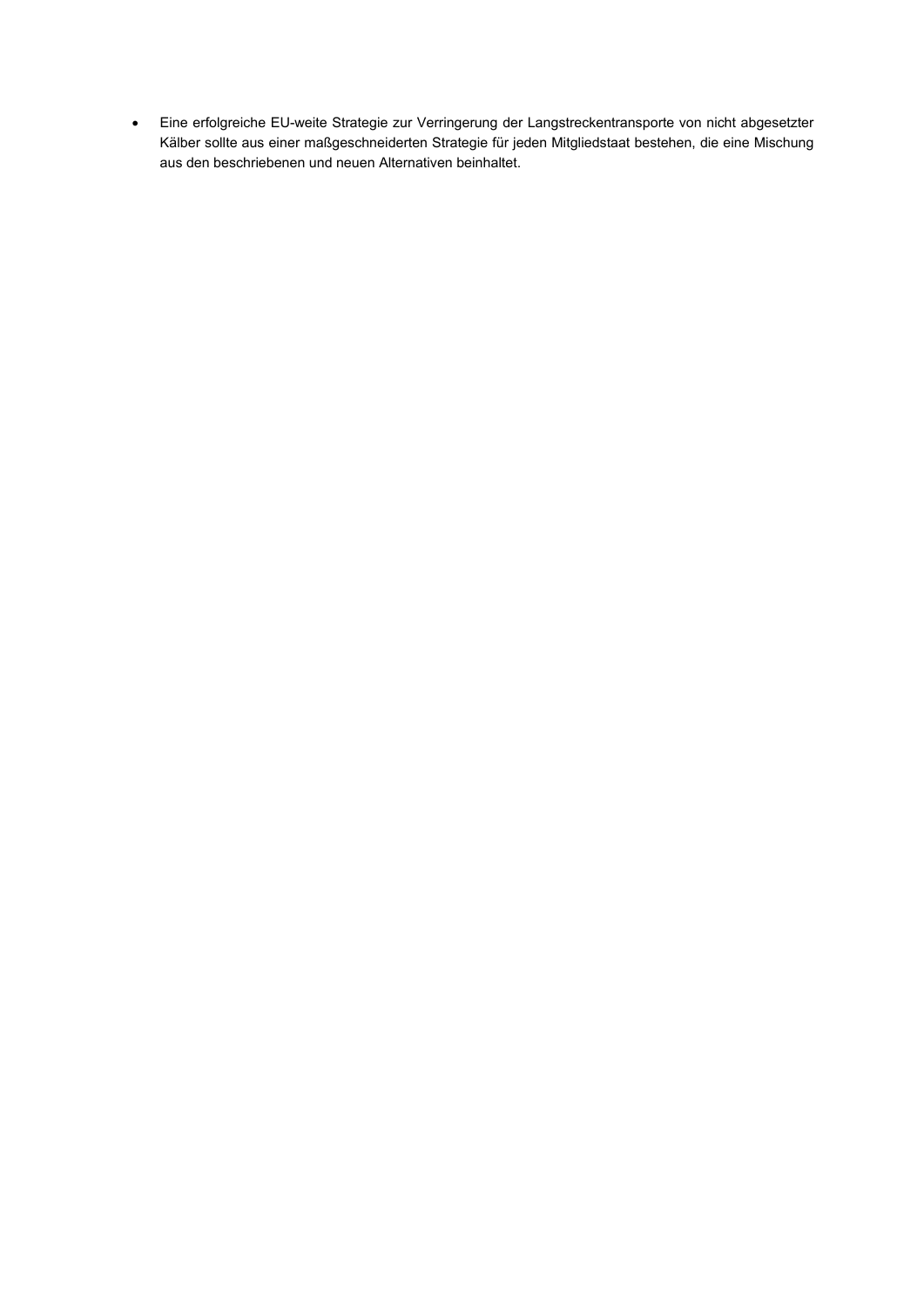# **GETTING IN TOUCH WITH THE EU**

## **In person**

All over the European Union there are hundreds of Europe Direct information centres. You can find the address of the centre nearest you at: [https://europa.eu/european](https://europa.eu/european-union/contact_en)[union/contact\\_en](https://europa.eu/european-union/contact_en)

## **On the phone or by emai**l

Europe Direct is a service that answers your questions about the European Union. You can contact this service:

- by freephone: 00 800 6 7 8 9 10 11 (certain operators may charge for these calls),
- at the following standard number: +32 22999696, or
- by electronic mail via: [https://europa.eu/european-union/contact\\_en](https://europa.eu/european-union/contact_en)

## **FINDING INFORMATION ABOUT THE EU**

## **Online**

Information about the European Union in all the official languages of the EU is available on the Europa website at: [https://europa.eu/european-union/index\\_en](https://europa.eu/european-union/index_en)

## **EU publications**

You can download or order free and priced EU publications from EU Bookshop at: https://publications.europa.eu/en/publications. Multiple copies of free publications may be obtained by contacting Europe Direct or your local information centre (see https://europa.eu/european-union/contact